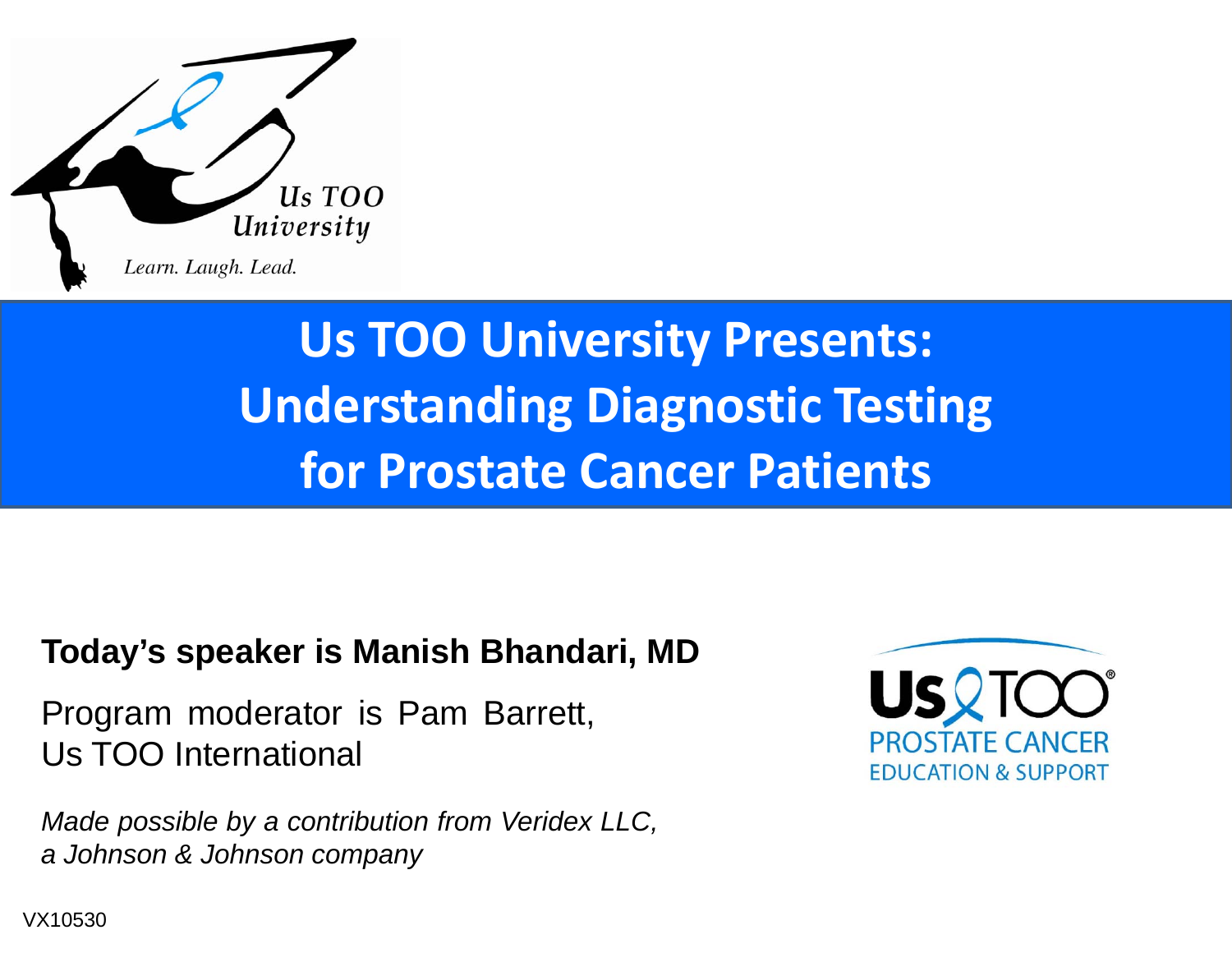## Agenda

- • 7:00Welcome & Introductions
- $\bullet$  7:04Presentation by Dr. Bhandari begins
	- –Overview of Different Diagnostic Testing
	- –Prostate Cancer Staging
	- –Monitoring Tools
- $\bullet$  7:45Live Q&A Begins
- • 7:58Wrap-up
- $\bullet$  8:00Call/Webinar Ends

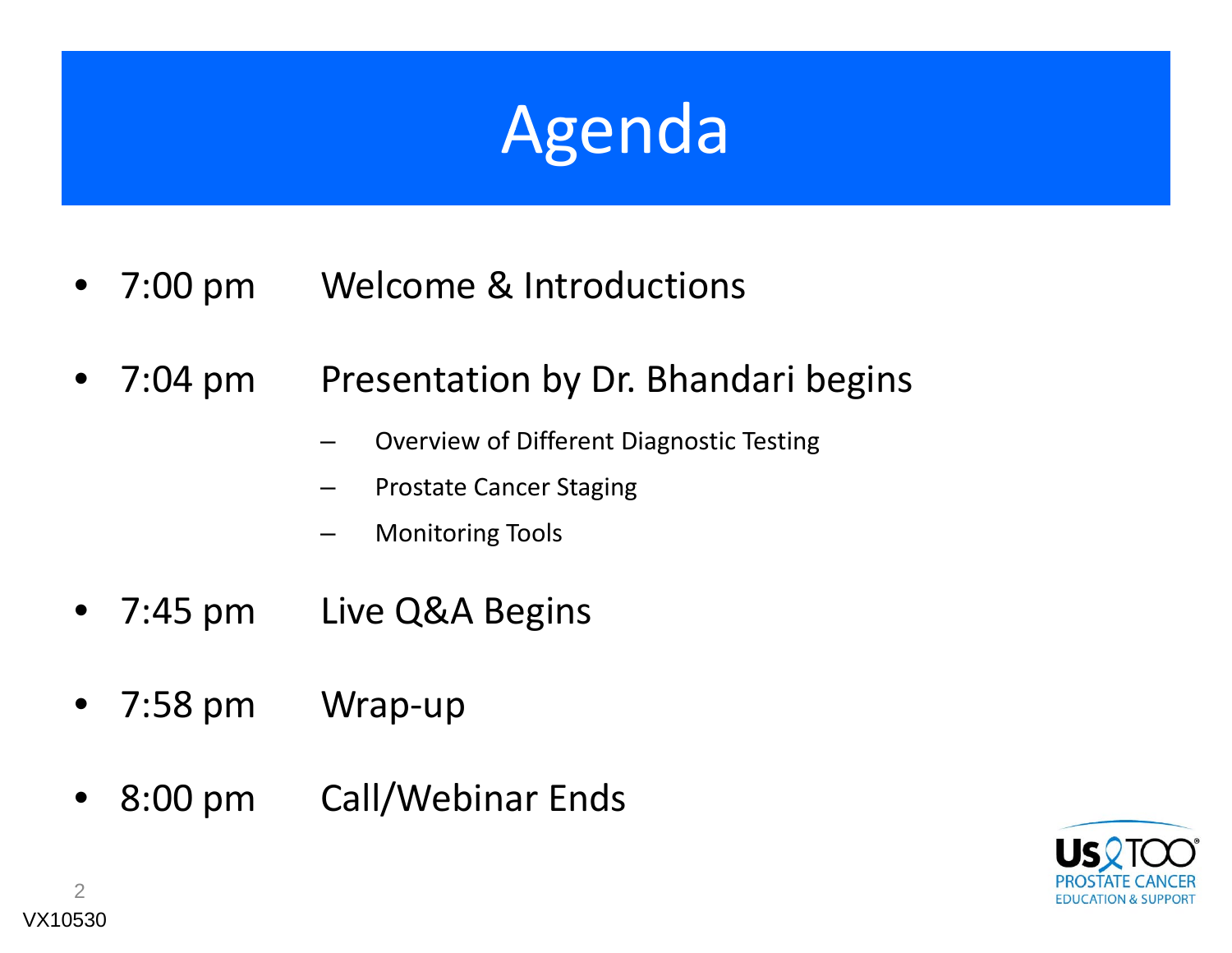

**Manish Bhandari, MD** 

Dr. Bhandari is a practicing oncologist in Cincinnati, OH and focuses on genito-urinary cancers including systemic therapy for prostate cancer. He did his medical school training in Boston at Harvard Medical school and Oncology training at University of Michigan at Ann Arbor.

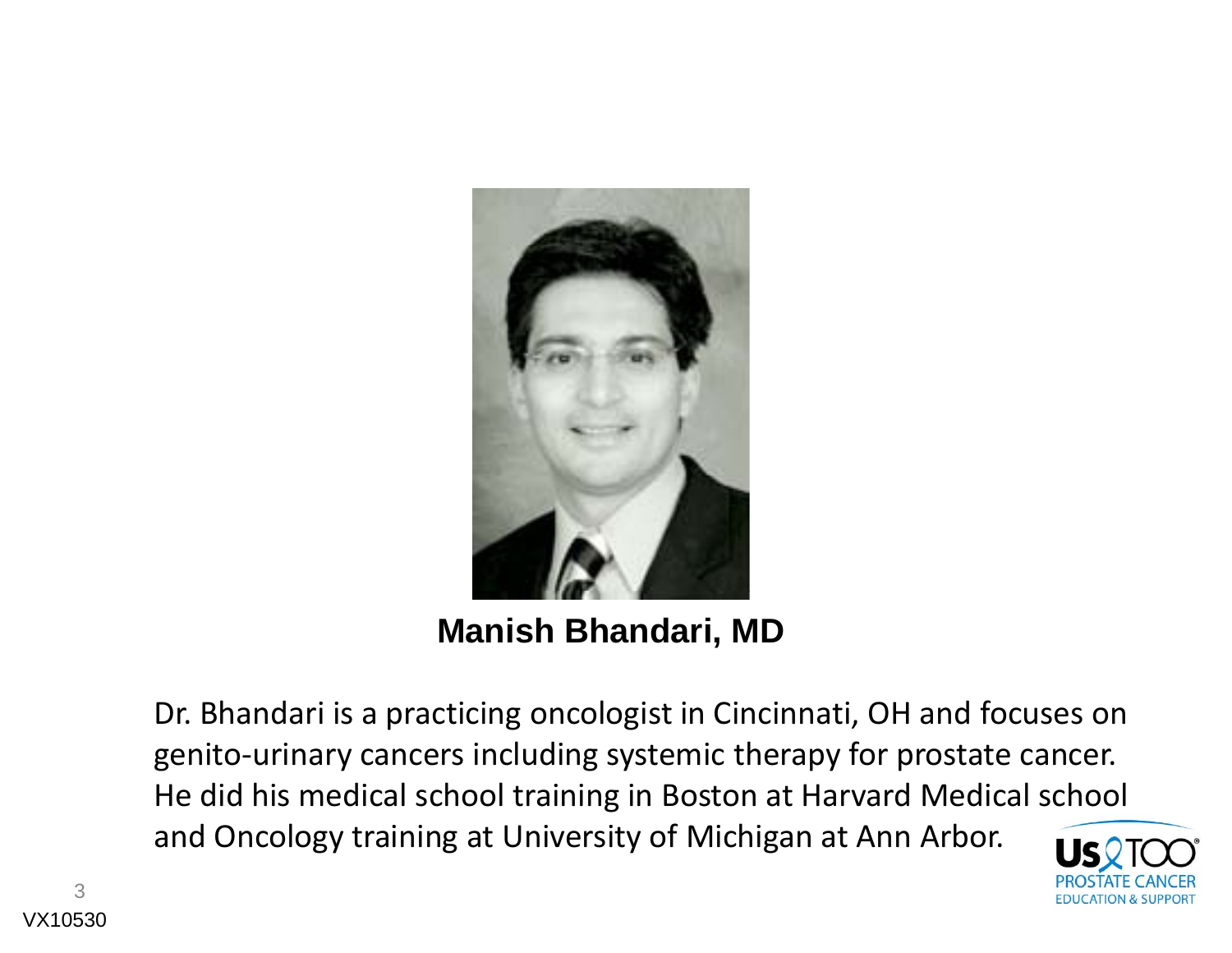

"I already diagnosed myself on the Internet. I'm only here for a second opinion."

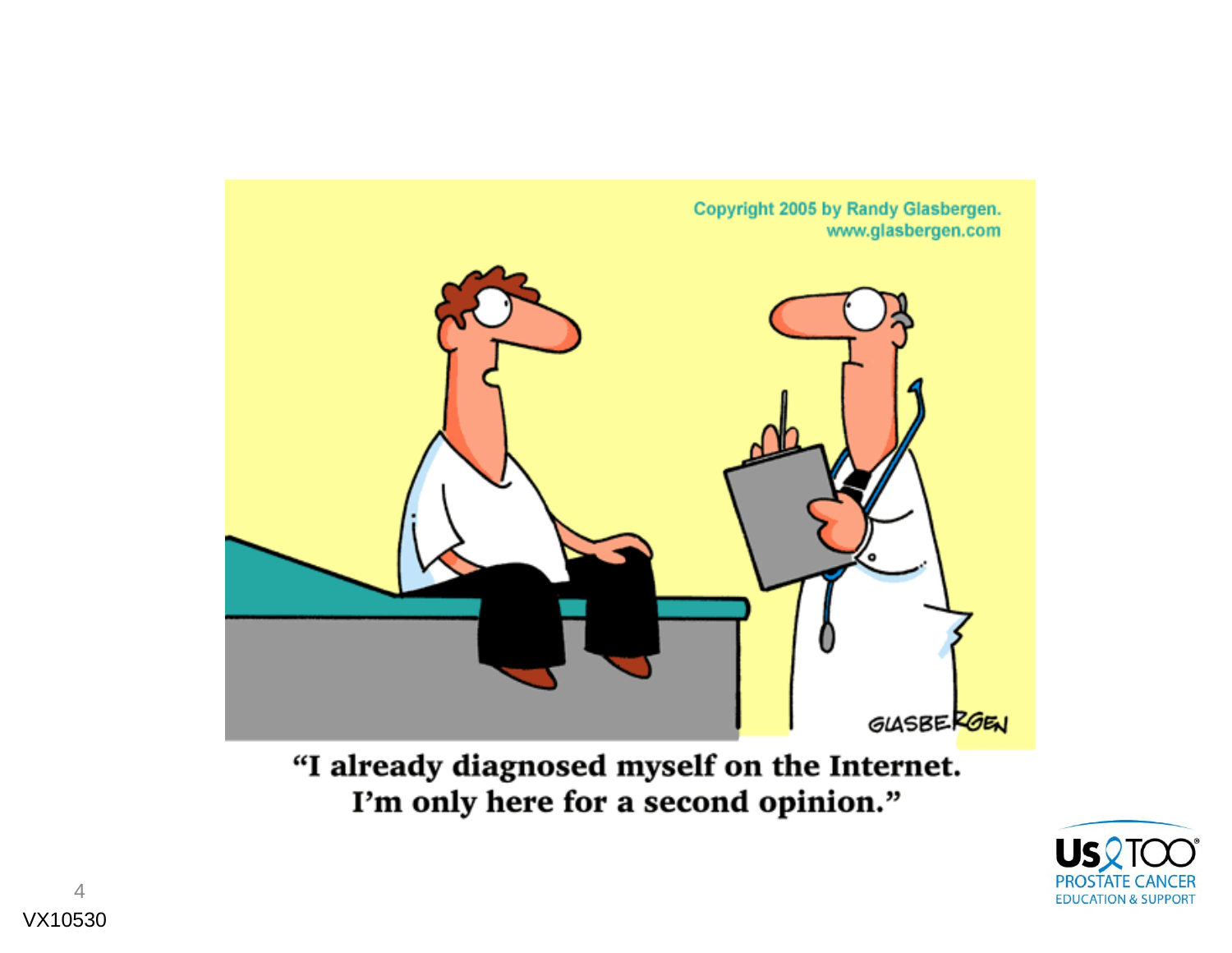### **Diagnostic Testing Along the Journey**

**Diagnostic tests are useful tools to help your physician manage your care throughout your journey with prostate cancer**

> **Monitor treatmentresponse, progression, and prognosis**

**Initial Diagnosis**

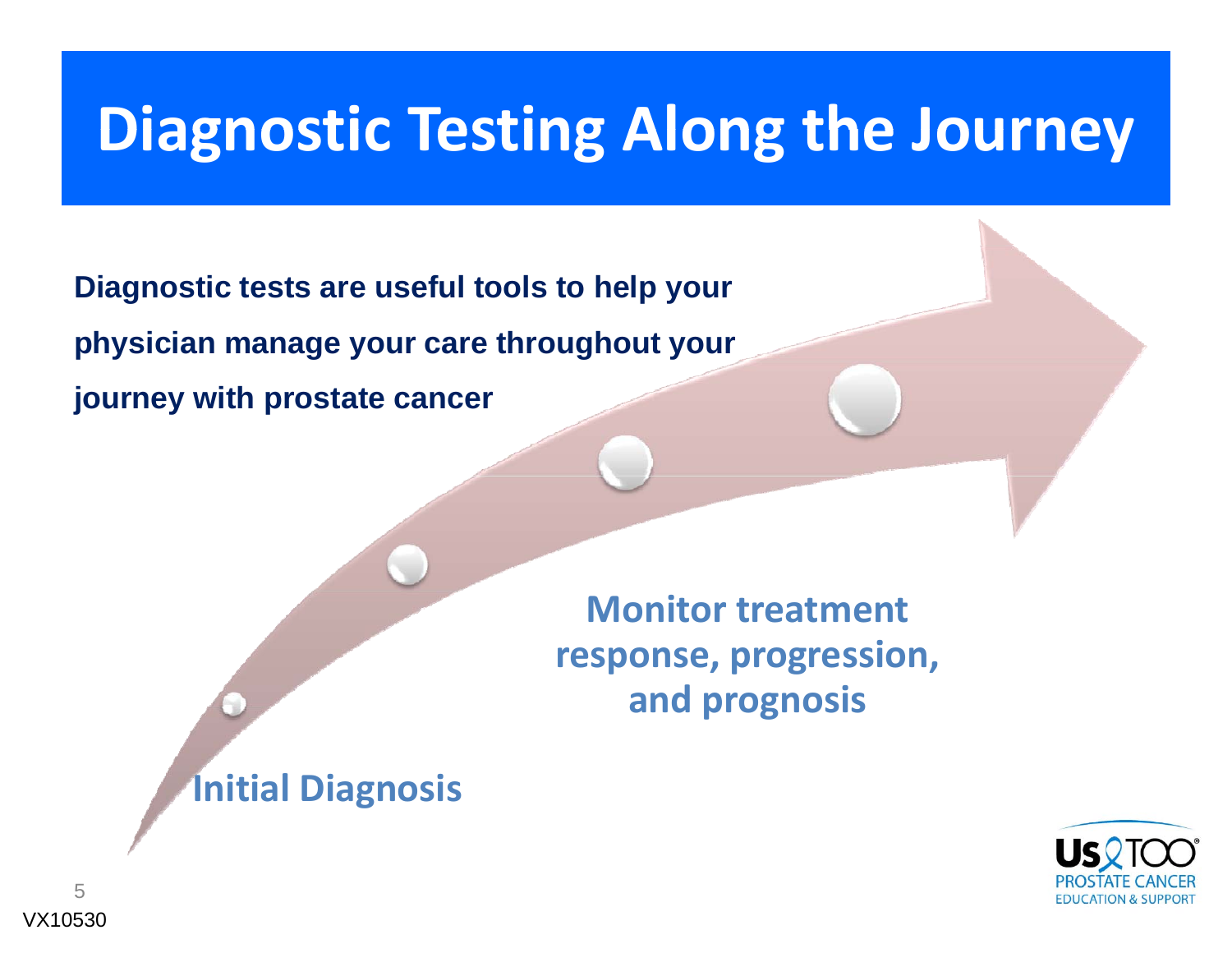### **The Initial Diagnosis**

### **Key tools to confirm diagnosis:**

| <b>Fluids</b>         | Measure levels of<br>hormones and proteins in<br>your blood or urine     | • Testosterone & DHT<br>$\bullet$ PSA<br>• free PSA                                 |                                                  |
|-----------------------|--------------------------------------------------------------------------|-------------------------------------------------------------------------------------|--------------------------------------------------|
| <b>Touch</b>          | Feeling the prostate for<br>changes or abnormalities                     | • Digital Rectal Exam<br>(DRE)                                                      |                                                  |
| <b>Tissue</b>         | Samples taken from the<br>prostate to analyze for<br>cancer              | • Biopsy<br>· Lymph Node<br><b>Dissection</b><br>• Cellular & Molecular<br>Analysis | <b>Staging</b><br><b>Gleason</b><br><b>Score</b> |
| Image<br>6<br>VX10530 | Taken of internal organs and<br>bones to help determine<br>disease stage | $\bullet$ MRI<br>$\bullet$ CT Scan<br>• Ultrasound<br>• P.E.T. Scan<br>• Bone Scan  | DUCATION & SUPPORT                               |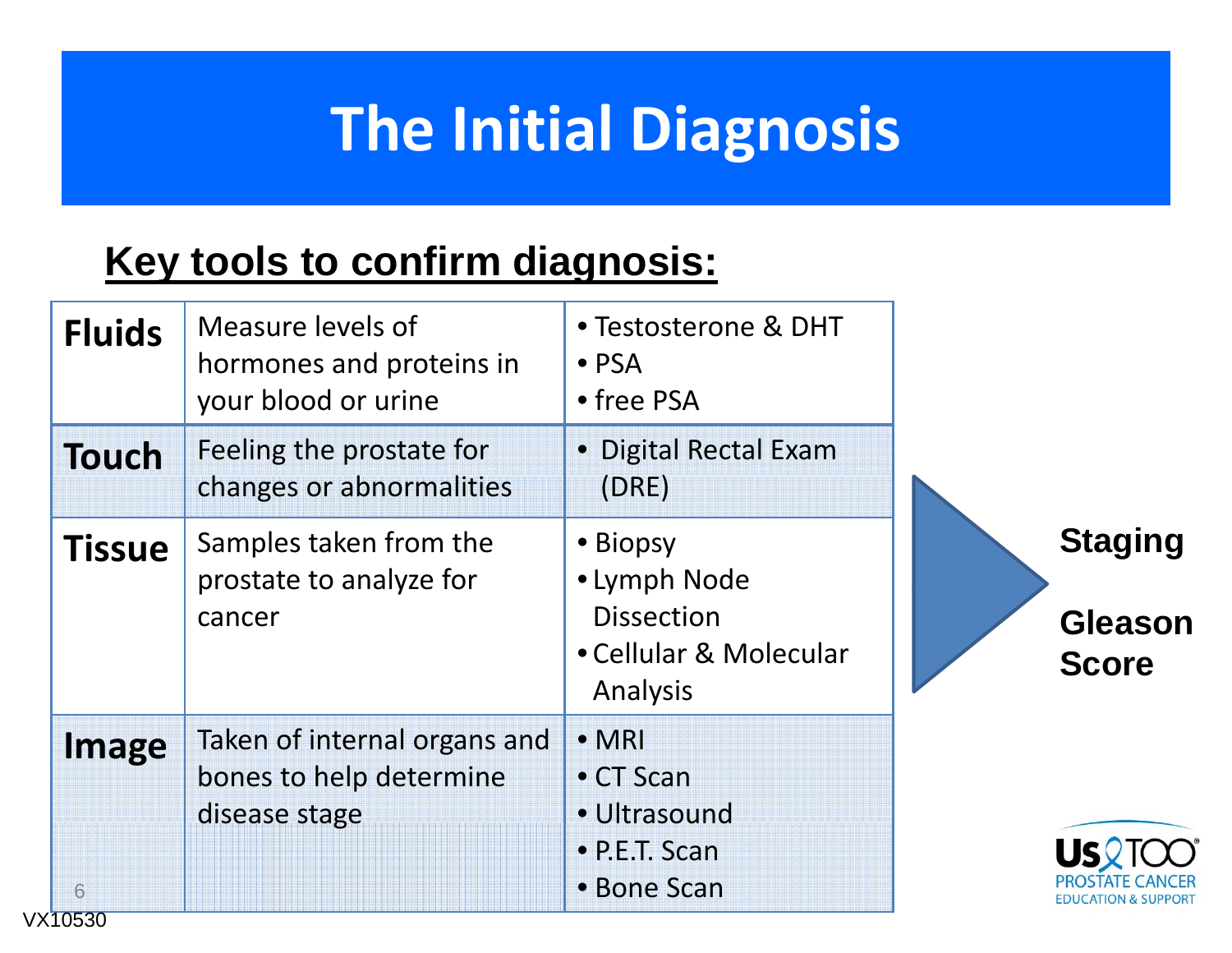### **Prostate Cancer Diagnosis Digital Rectal Exam (DRE)**



**BUT l 1/2 f d l CA** and most men with CA have no nodules.



7VX10530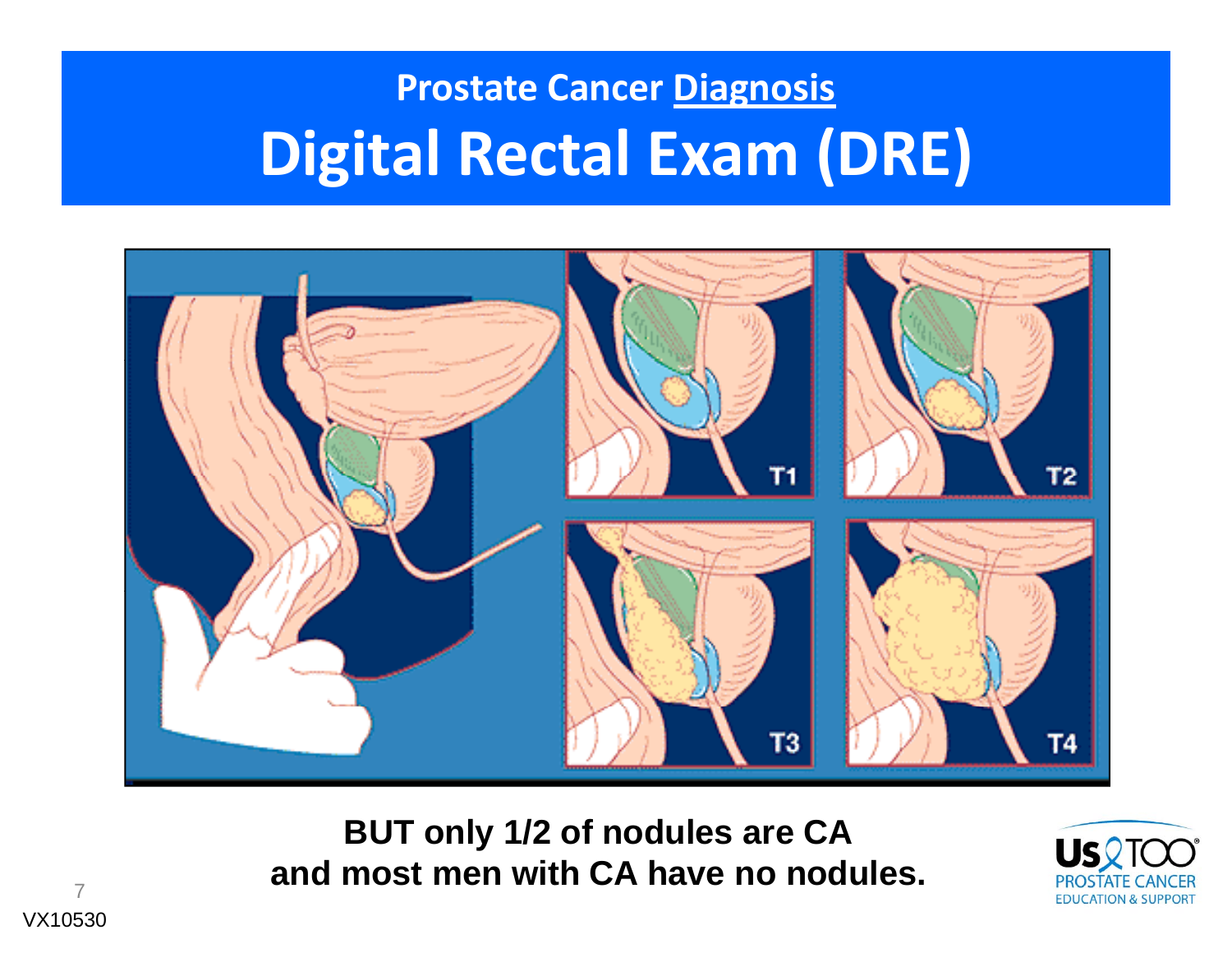### **Prostate Cancer Diagnosis Prostate Specific Antigen (PSA)**

- • Glycoprotein (mw=34kD) secreted exclusively by prostate epithelium; a protease
- • Enters serum in prostate disease/ trauma states
- •If serum level 4-10 ng/ml  $\sim$ 1/4 chance of CaP;  $>10$  ng/ml  $\sim$  2/3 chance of CaP
- •Highest positive predictive value of any single test, but not specific for CaP:
	- Many men with BPH have PSA > 4.0 ng/ml
	- 25% of men with CaP have PSA < 4.0 ng/ml



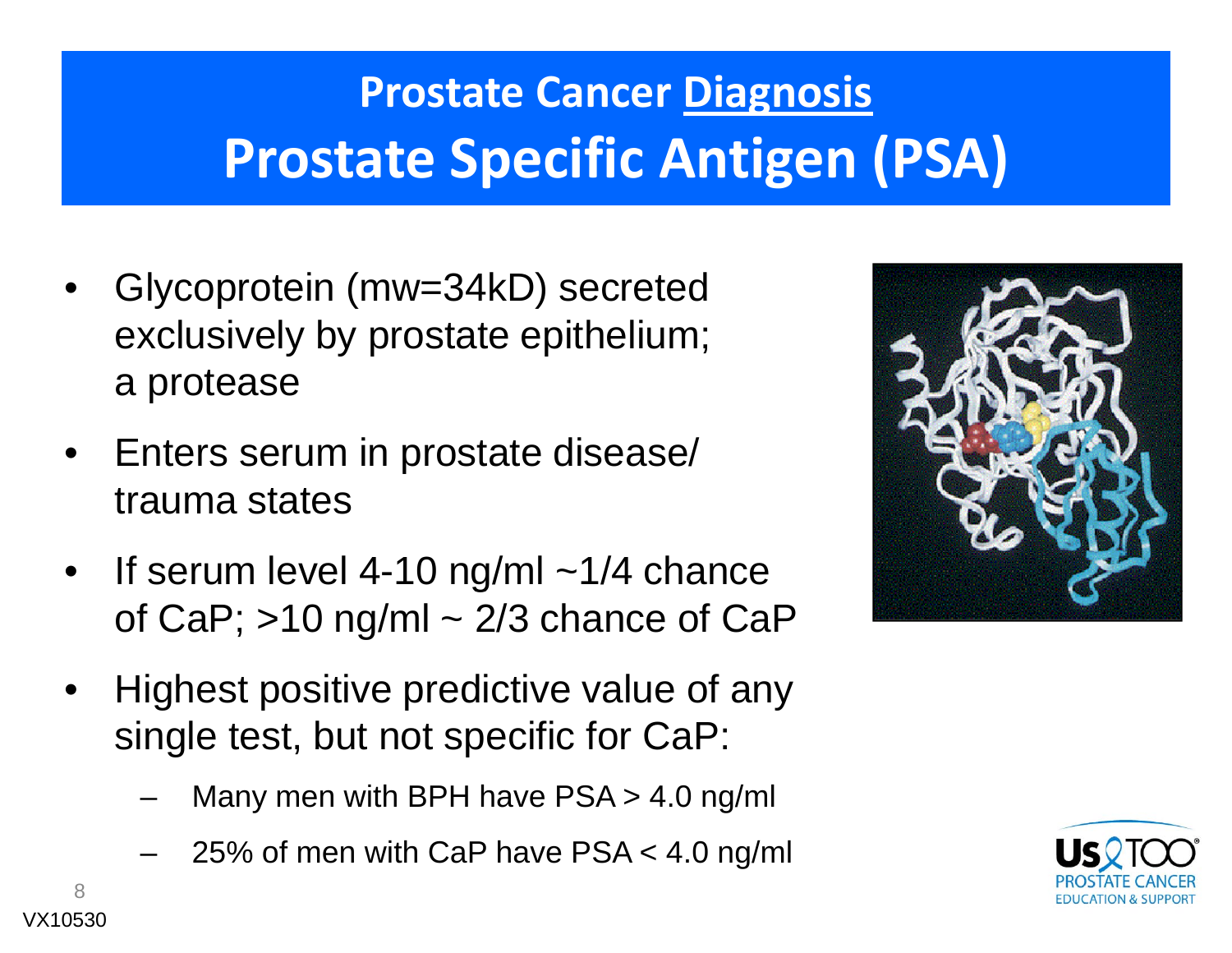**Prostate Cancer Diagnosis Free PSA (fPSA or PSA‐f)**

- $\bullet$  Most PSA are bound to proteins in the blood; however some are free-floating
- • The free PSA test measures the proportion of free PSA to bound PSA in your blood sample
- $\bullet$ Most men with prostate cancer have a low f-PSA (<15%)
- • Percentages >25% are much less likely associated with prostate cancer
- $\bullet$ The free PSA test may spare you an unnecessary biopsy

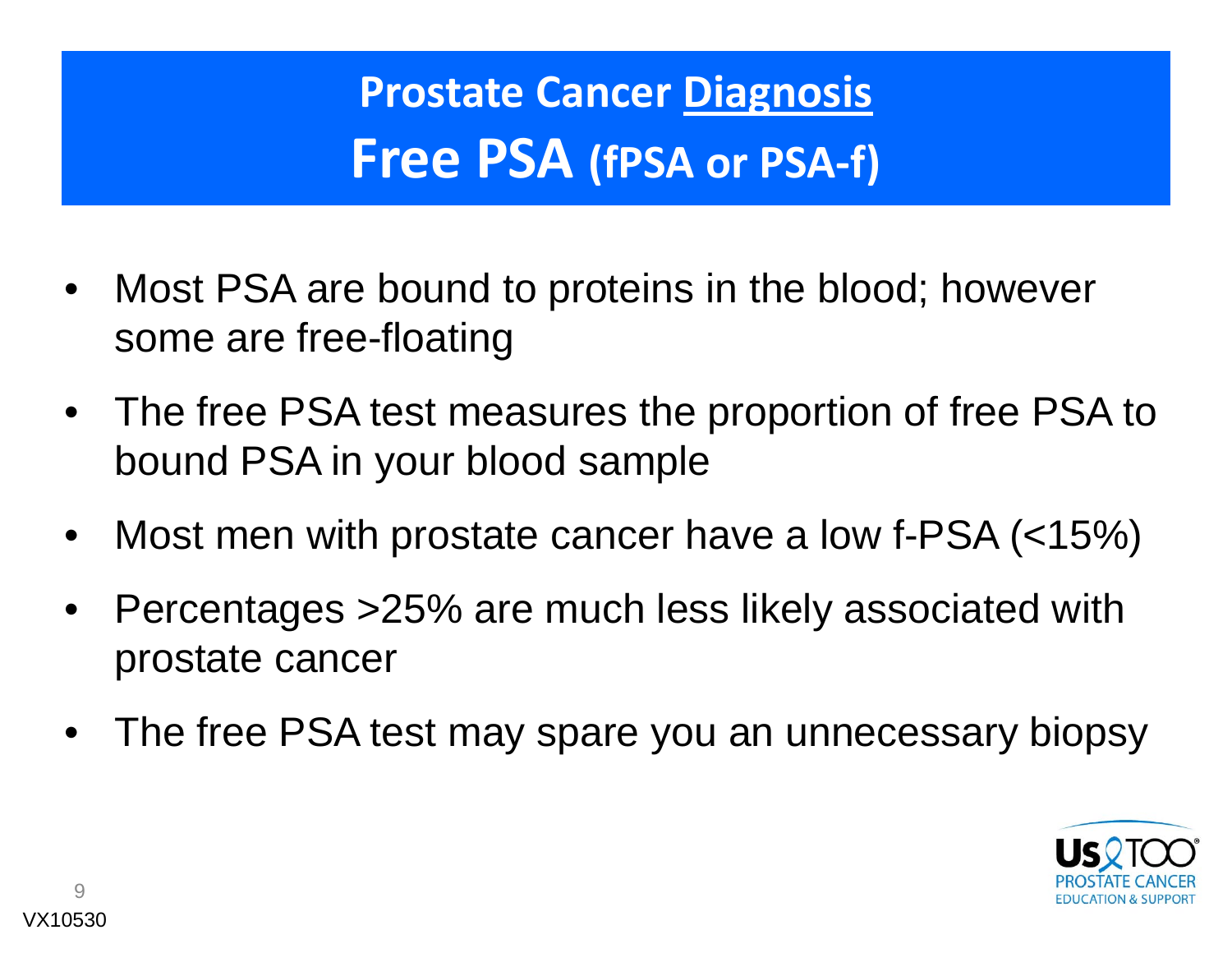### **Gleason Score – How is it calculated?**

- Calculated from tissue obtained during biopsy
	- Biopsy needle used to remove several cores of tissue from various areas on prostate gland
- Describes different types of cells to help estimate
	- $-$  How fast the cancer is likely to grow
	- A patient's life expectancy
- Two numbers determined by the pathologist
	- $-$  First number indicates type of cancer cells that are most numerous in the tissue
	- $-$  Second number indicates the type of cancer cell that is second most numerous in the tissue
	- **l fi b d b Gleason Score <sup>=</sup> first number <sup>+</sup> second number** –

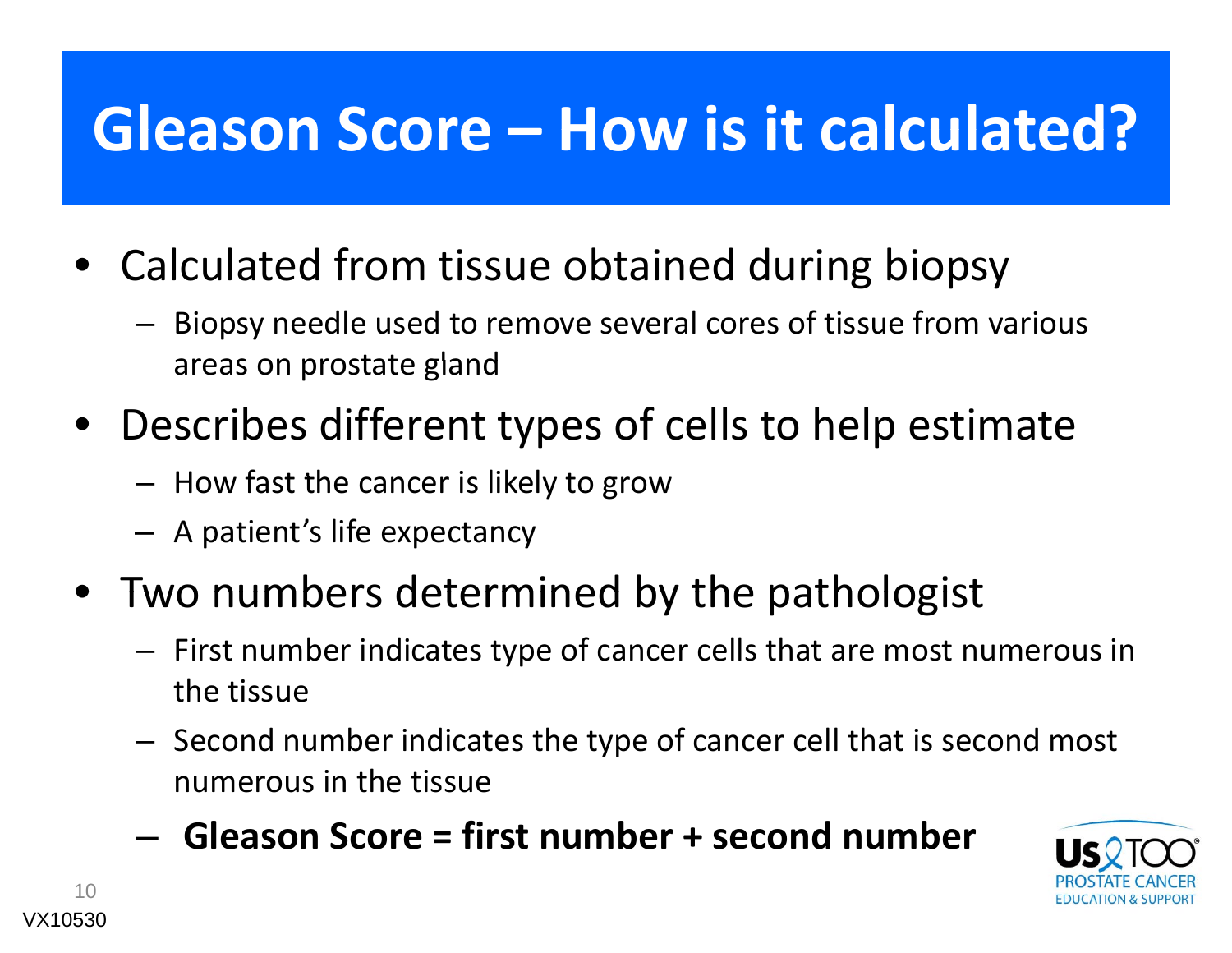### **Gleason Score – What does it mean?**

| $2$ to 4      | Cancer is very low on aggression<br>scale |
|---------------|-------------------------------------------|
| <b>5 to 6</b> | Cancer is mildly aggressive               |
|               | Cancer is moderately aggressive           |
| 8-10          | <b>Cancer is highly aggressive</b>        |

Note:  $3+4 \neq 4+3$ 



11VX10530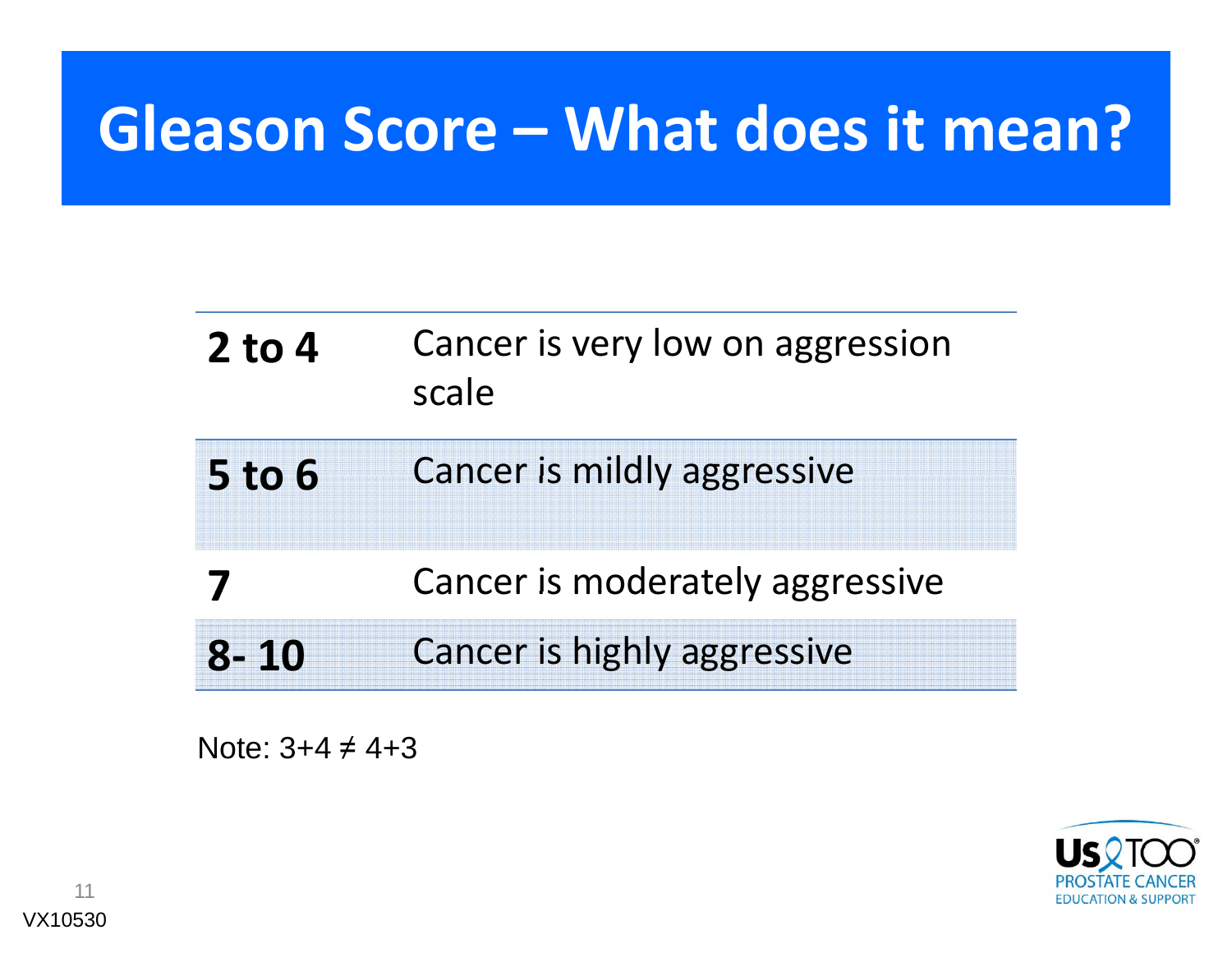## **Cancer Staging**

| Stage I          | • Cancer is found only in the prostate<br>• Small enough that no tumor is felt by the physician during<br>the DRE                                                                        |
|------------------|------------------------------------------------------------------------------------------------------------------------------------------------------------------------------------------|
| <b>Stage II</b>  | • Cancer is found only in the prostate<br>• May be big enough to be felt by the physician during the<br><b>DRE</b>                                                                       |
| <b>Stage III</b> | • No longer confined to just the prostate<br>• Has not yet spread (metastasized) to tissues outside the<br>pelvic area.<br>• Tumors may have spread to nearby seminal vesicles           |
| <b>Stage IV</b>  | • Cancer is detected in tissue far from prostate<br>• N+ indicates cancer has spread to lymph nodes<br>• M+ indicates the cancer has metastasized or spread to<br>distant tissue or bone |

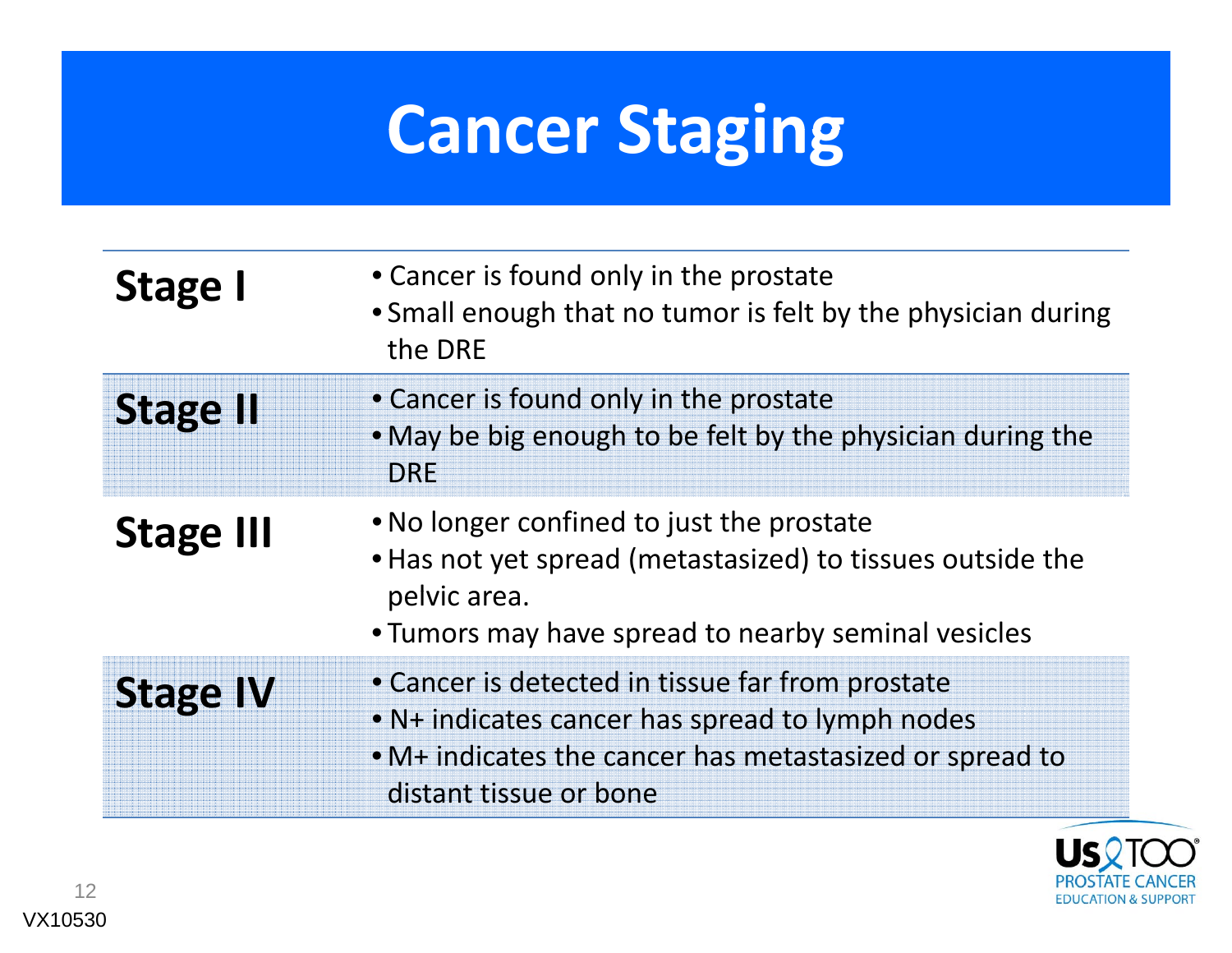### **Disease Course of Prostate Cancer**



Tumor Burden refers to the number of cancer cells, the size of a tumor, or the amount of cancer in the body. Also called tumor load.



VX10530

13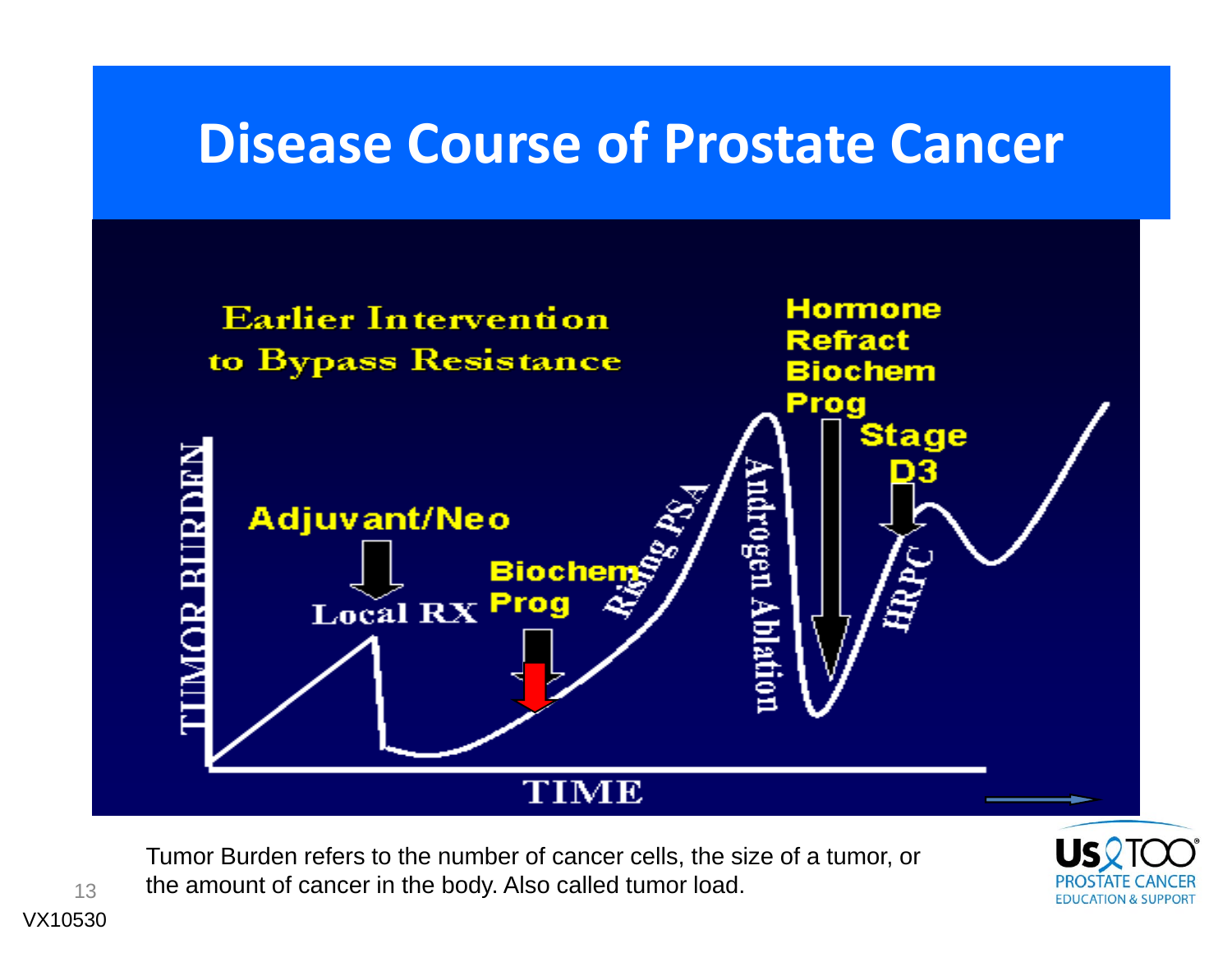### **Disease Course of Prostate Cancer: Primary <sup>=</sup> FIRST, LOCAL prostate treatment**



![](_page_13_Picture_2.jpeg)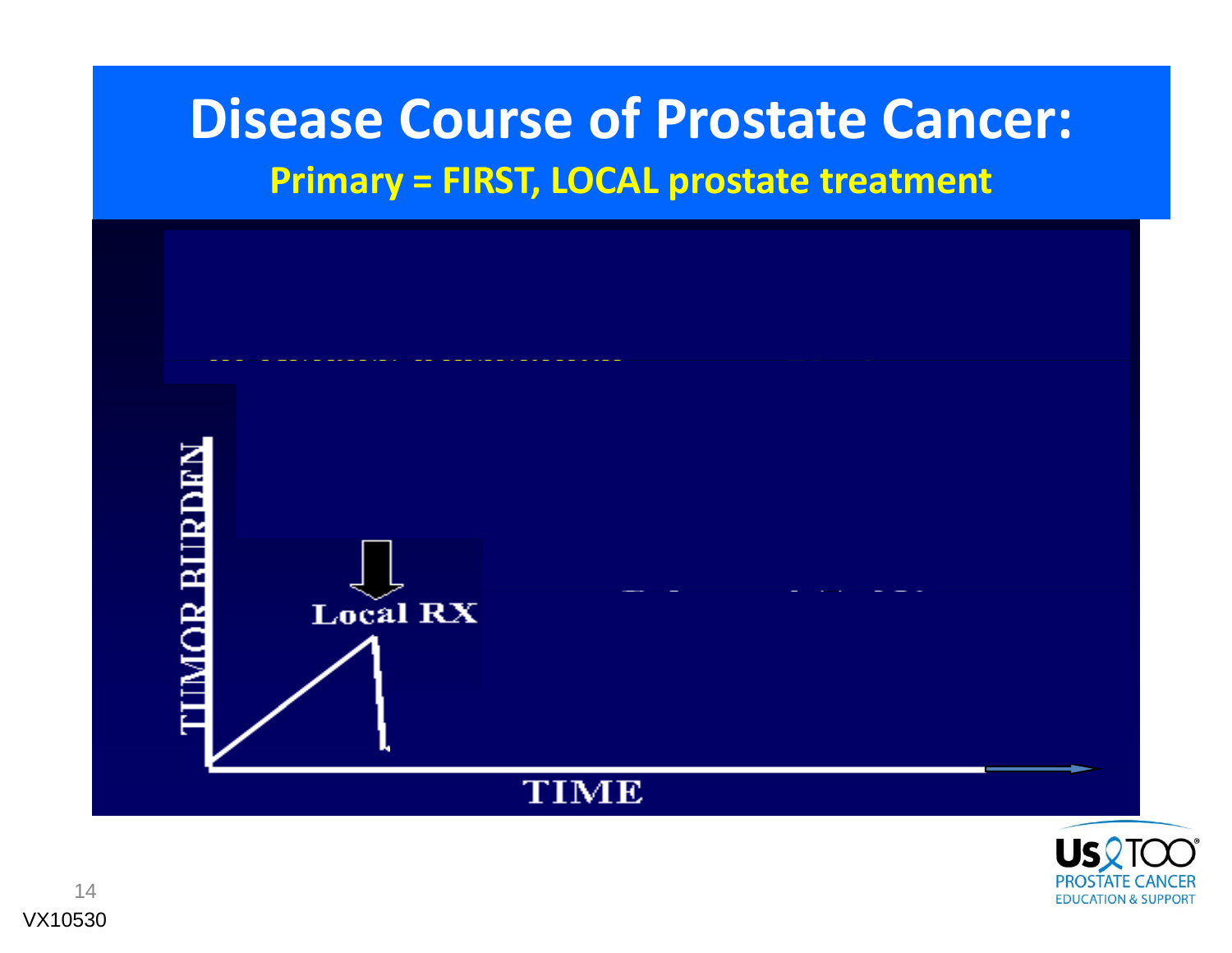### **Disease Course of Prostate Cancer: Biochemical progression <sup>=</sup> "PSA relapse"**

![](_page_14_Figure_1.jpeg)

![](_page_14_Picture_2.jpeg)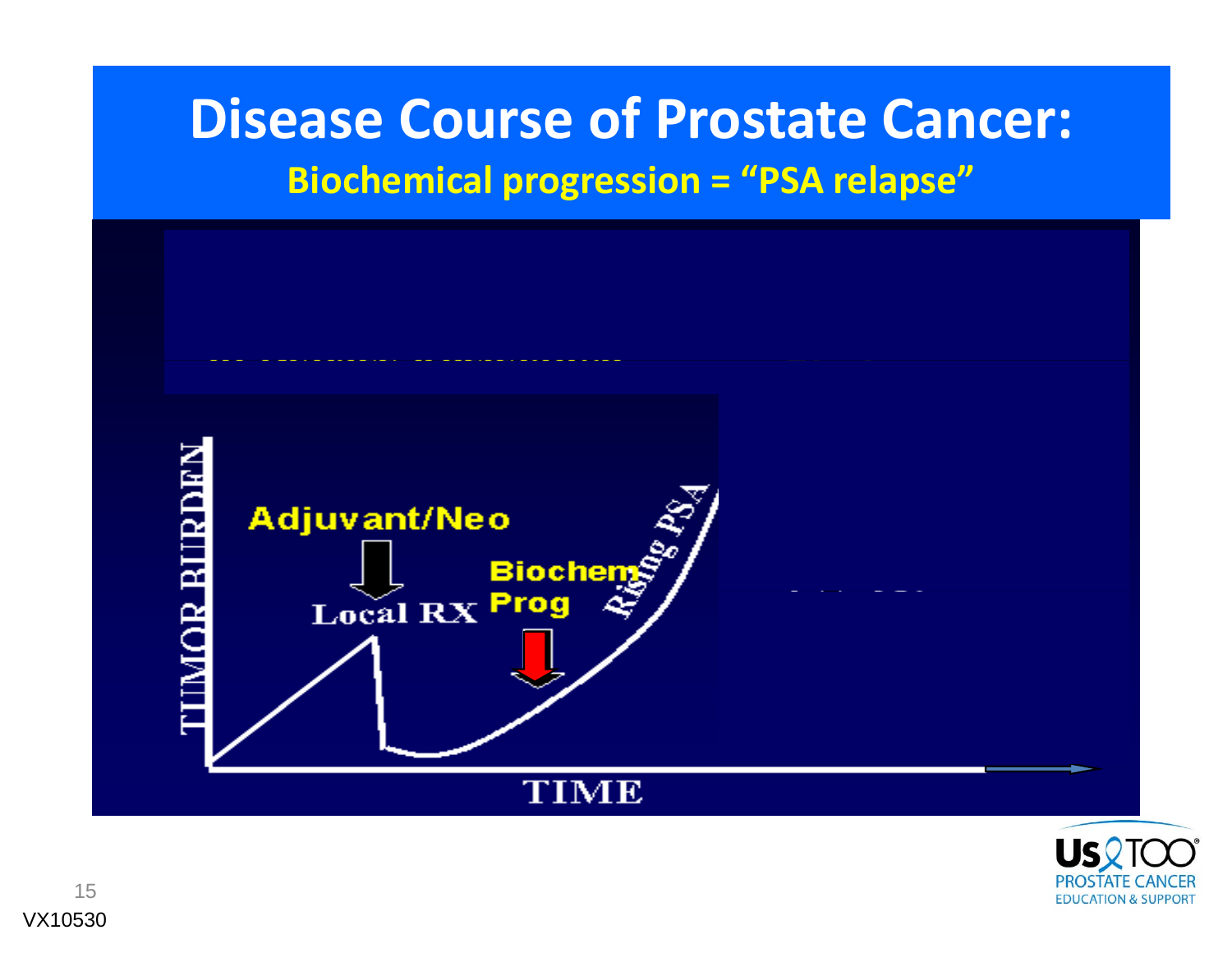### **Disease Course of Prostate Cancer: Hormone responsive <sup>=</sup> "Androgen sensitive" Prostate Cancer**

![](_page_15_Figure_1.jpeg)

![](_page_15_Picture_2.jpeg)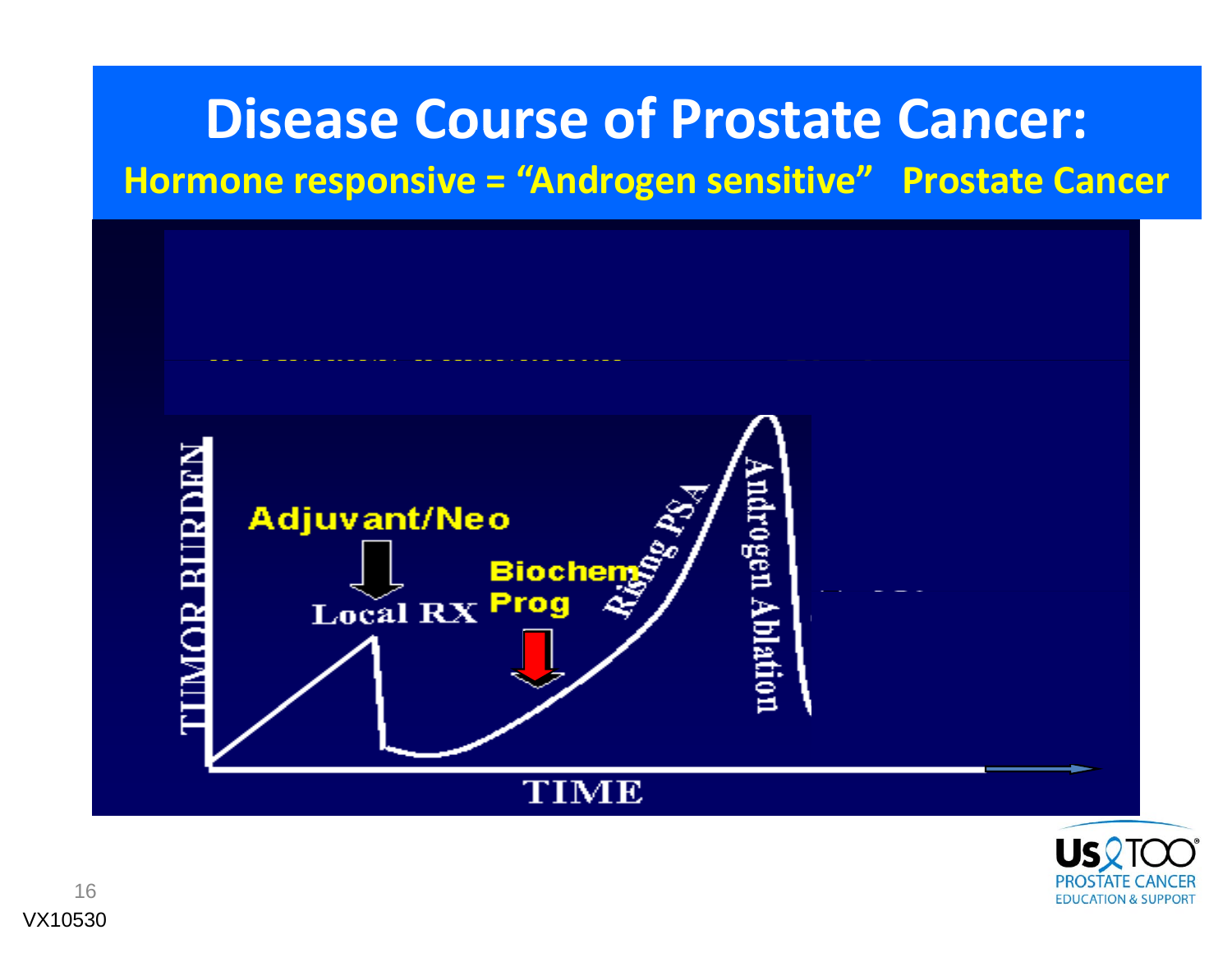### **Disease Course of Prostate Cancer:**

**Hormone refractory (HRPC) <sup>=</sup> "Androgen resistant" PSA‐only Prostate Cancer**

![](_page_16_Figure_2.jpeg)

![](_page_16_Picture_3.jpeg)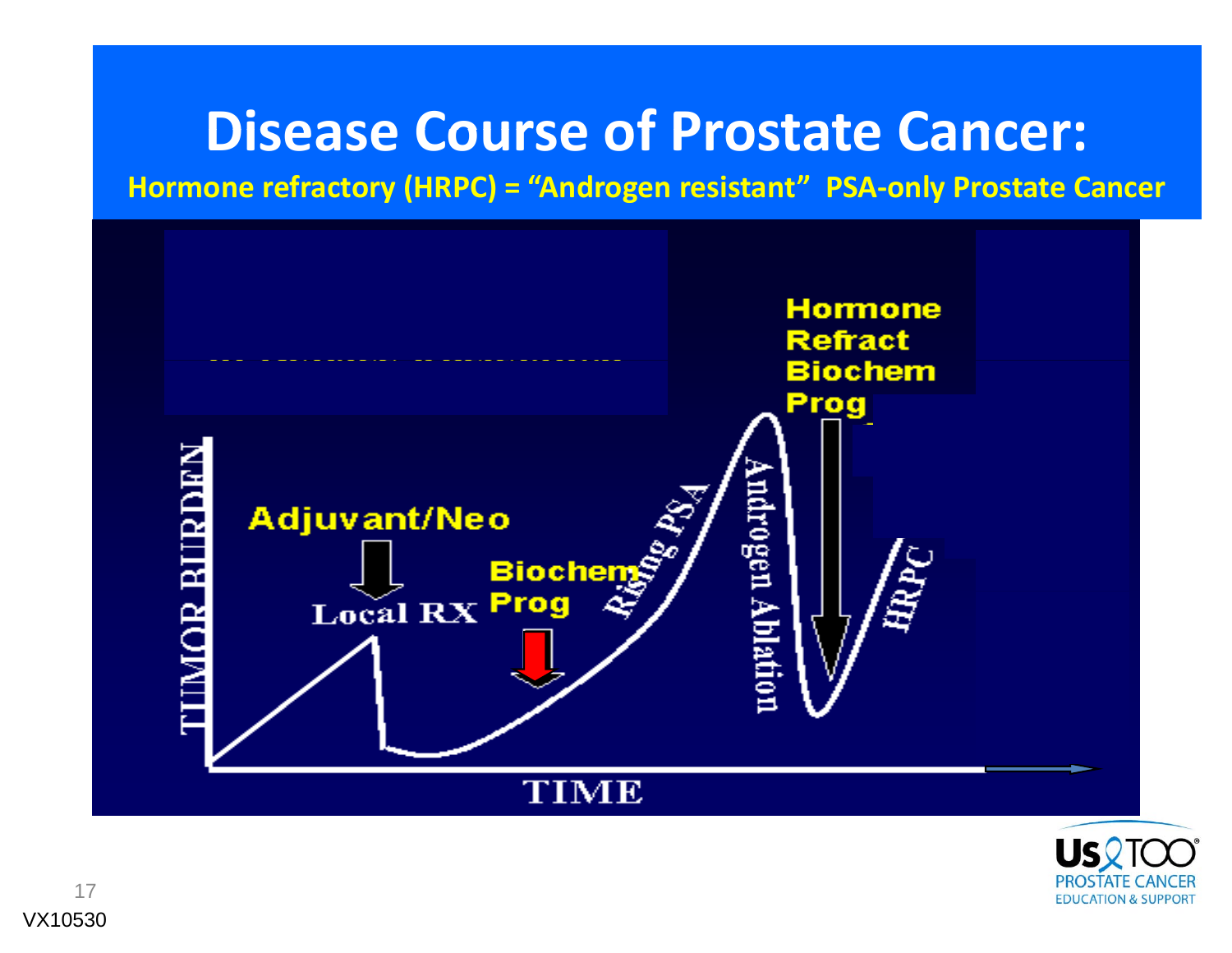### **Disease Course of Prostate Cancer:**

**Metastatic HRPC <sup>=</sup> Stage D2, D3 <sup>=</sup> Bone scan positive Prostate Cancer**

![](_page_17_Figure_2.jpeg)

![](_page_17_Picture_3.jpeg)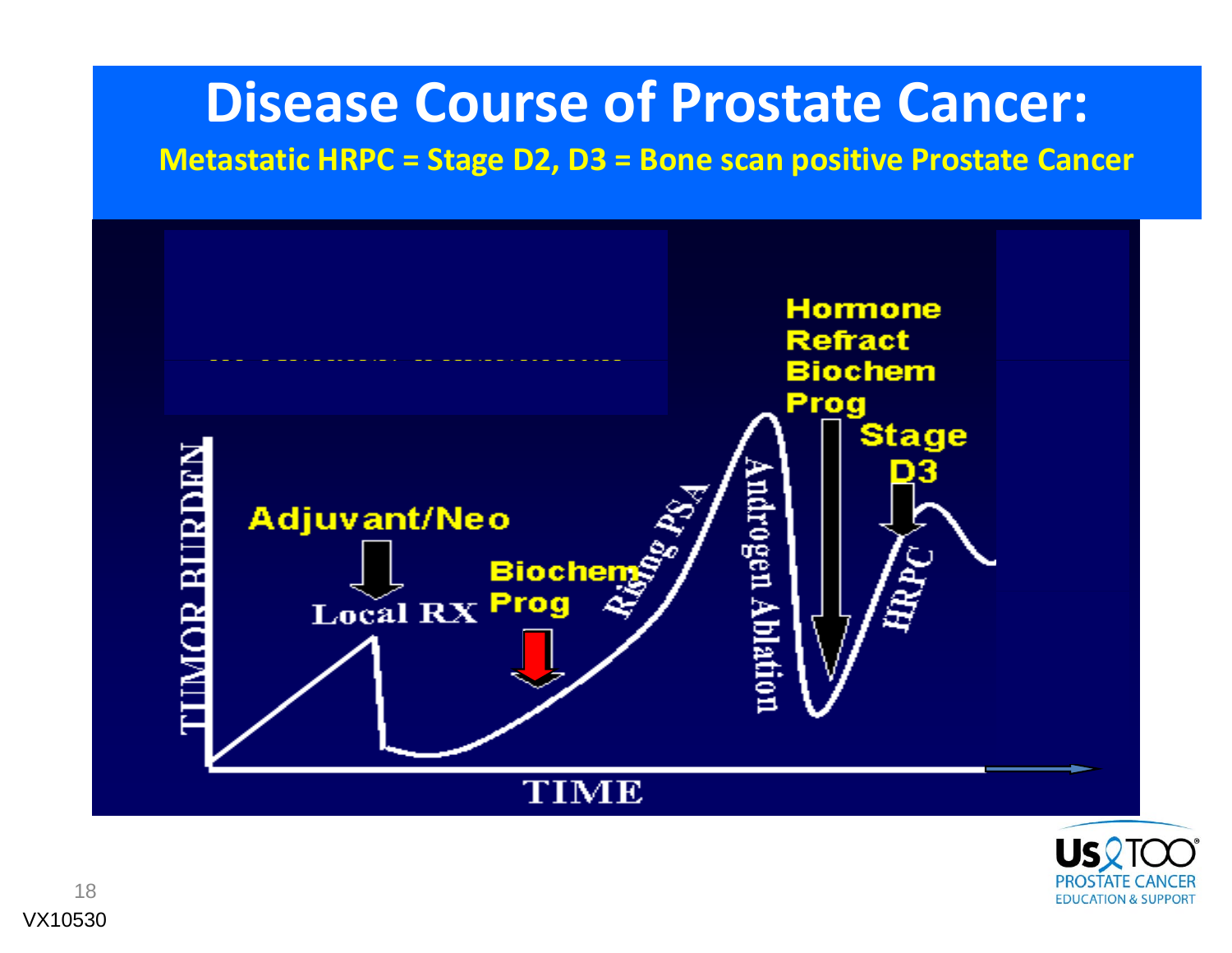### **Disease Course of Prostate Cancer**

![](_page_18_Figure_1.jpeg)

![](_page_18_Picture_2.jpeg)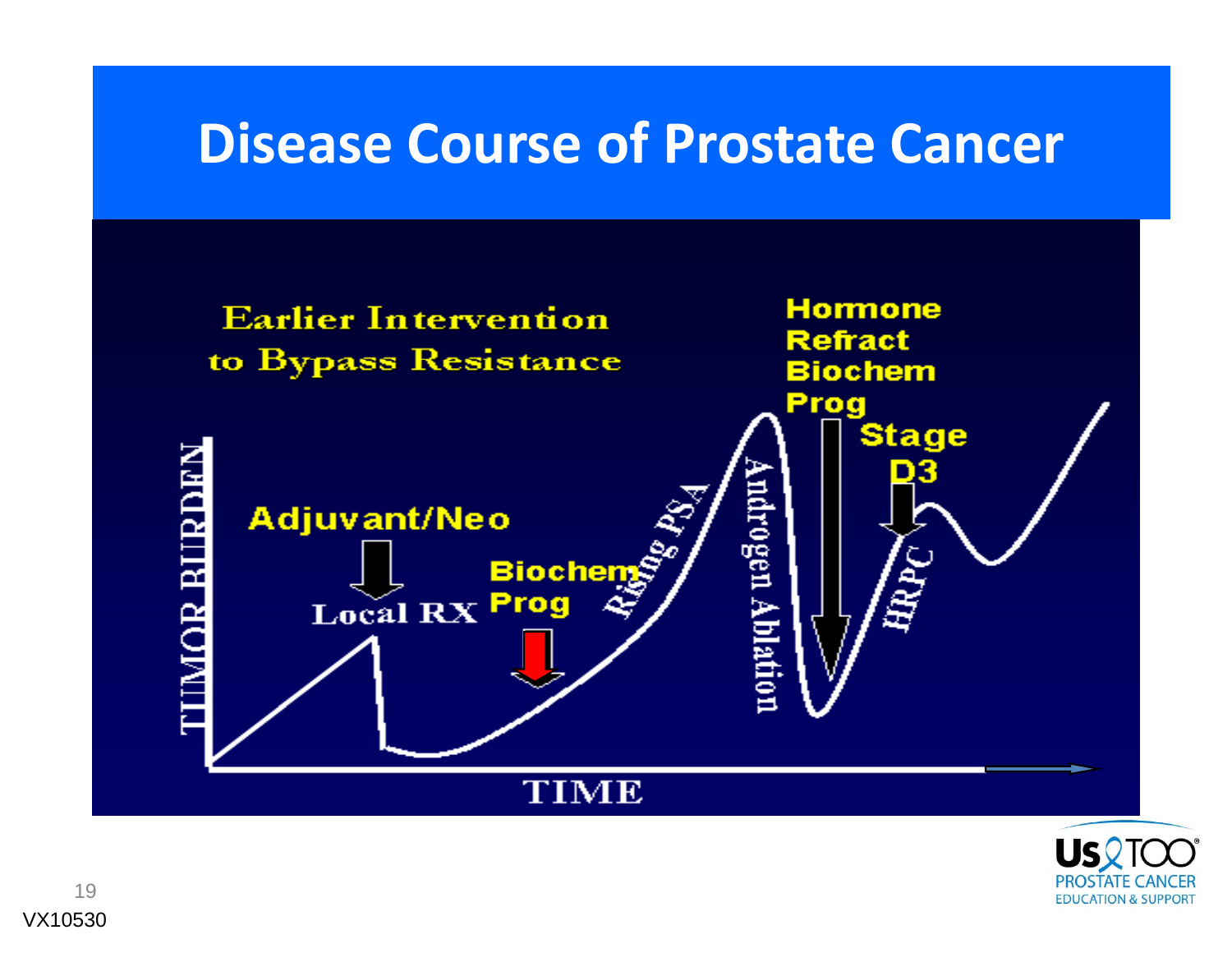## **Monitoring Your Condition**

#### **Many of the same tools can be used for monitoring after initial diagnosis:**

| <b>Fluids</b>          | Measure levels of<br>hormones and proteins in<br>your blood or urine     | • Testosterone & DHT<br>• PSA, free PSA<br>• free PSA<br>• Circulating Tumor Cells |                                                       |
|------------------------|--------------------------------------------------------------------------|------------------------------------------------------------------------------------|-------------------------------------------------------|
| <b>Touch</b>           | Feeling the prostate for<br>changes or abnormalities                     | (CTCS)<br>• Digital Rectal Exam<br>(DRE)                                           | <b>Monitor for</b><br>changes to<br>your<br>condition |
| <b>Tissue</b>          | Samples taken from the<br>prostate to analyze for<br>cancer              | • Biopsy<br>• Cellular & Molecular<br>Analysis                                     |                                                       |
| Image<br>20<br>VX10530 | Taken of internal organs and<br>bones to help determine<br>disease stage | $\bullet$ MRI<br>$\bullet$ CT Scan<br>· Ultrasound<br>• P.E.T. Scan<br>• Bone Scan | DUCATION & SUPPORT                                    |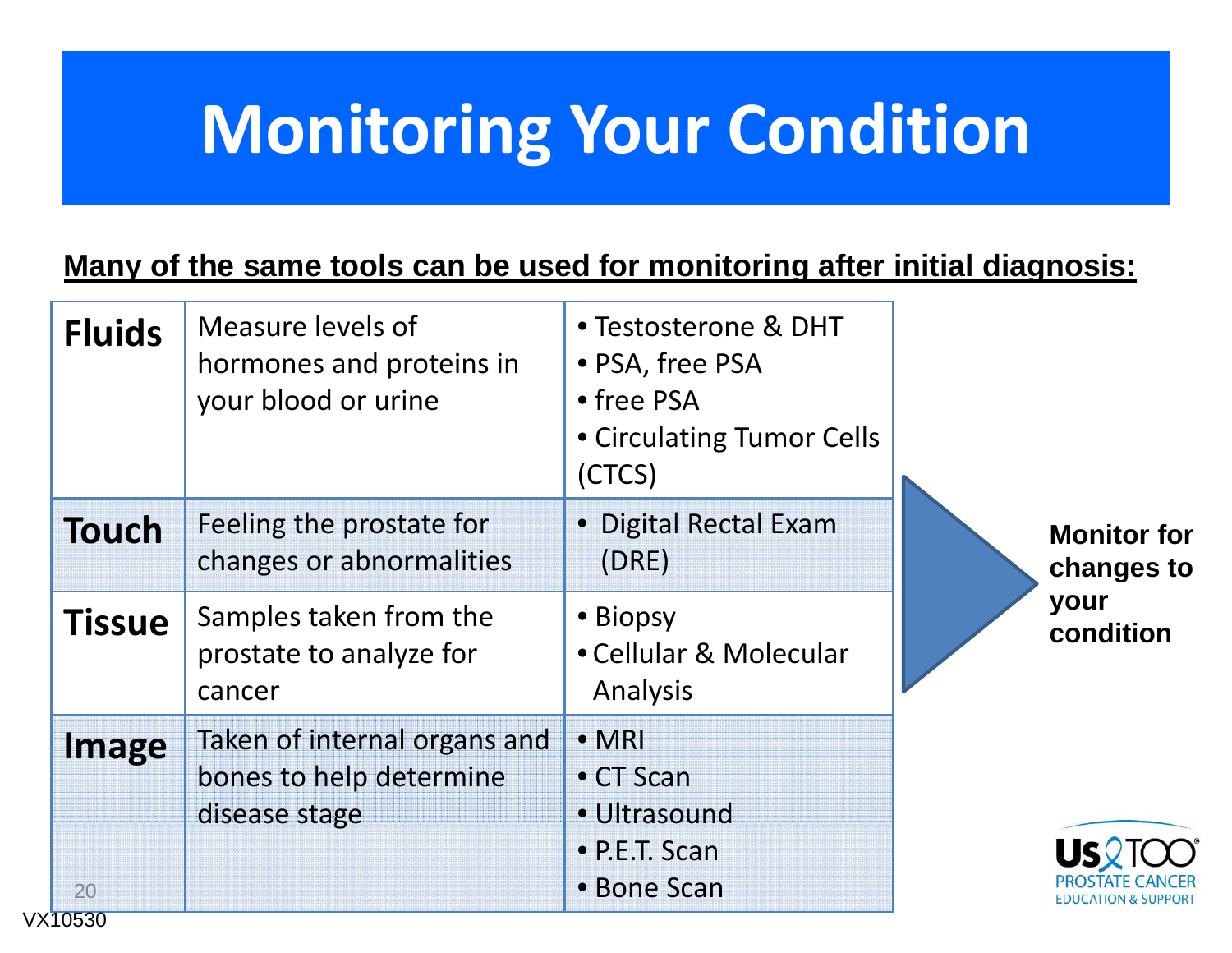# **Monitoring Tools**

### **A closer look at some key tools:**

| <b>Imaging</b>                                 | Used to monitor whether cancer has spread to<br>near or distant tissue or to the bones                                                                                |
|------------------------------------------------|-----------------------------------------------------------------------------------------------------------------------------------------------------------------------|
| <b>PSA</b>                                     | One indicator of abnormal activity in the prostate<br>gland                                                                                                           |
| <b>Testosterone &amp; DHT</b>                  | Measures the effectiveness of hormonal blockade<br>treatment. It also is useful in assessing causes of<br>sexual dysfunction.                                         |
| <b>Cellular / Molecular</b><br><b>Analysis</b> | Used to develop a better understanding of the<br>underlying biology of the tumor cell                                                                                 |
| <b>Circulating Tumor Cells</b><br>(CTCs)       | The number of circulating tumor cells in your<br>blood is predictor of progression free and overall<br>survival and is monitored for change in prognosis<br>over time |

**PROSTATE** 

**EDUCATION & SUPPORT**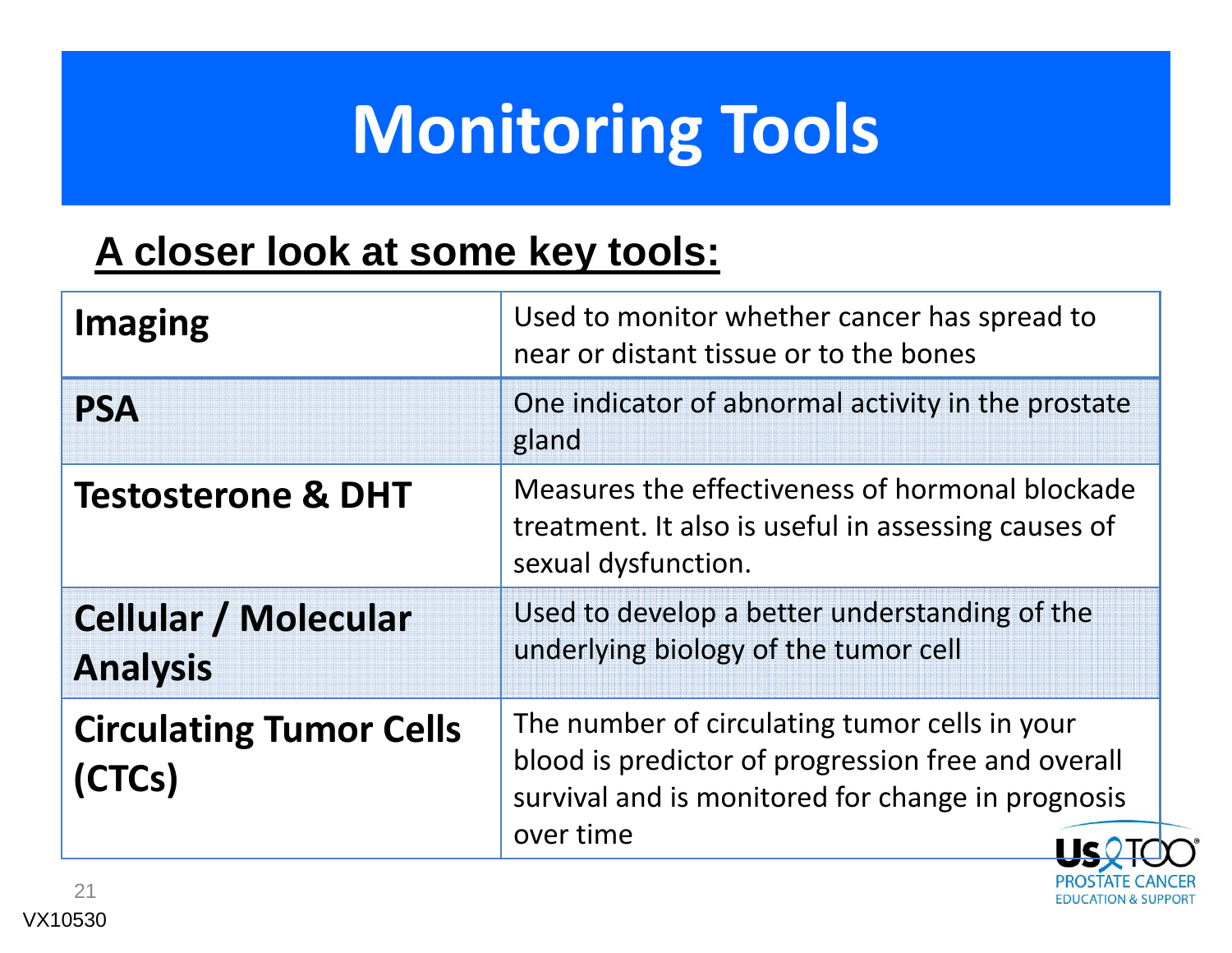# **Imaging**

| <b>MRI</b><br>(Magnetic<br>resonance imaging)   | • Takes cross-sectional slices (views) from several angles<br>• Looks for signs that cancer may have metastasized (spread)                                                                                                            |
|-------------------------------------------------|---------------------------------------------------------------------------------------------------------------------------------------------------------------------------------------------------------------------------------------|
| <b>CT Scan</b><br>(Computed<br>tomography scan) | • Scans show a slice, or cross-section, of the body<br>• Image is created using controlled amounts of x-rays -- beams<br>of high-energy radiation that are passed through the body                                                    |
| <b>Ultrasound</b>                               | • Creates images called sonograms by giving off high-frequency<br>sound waves that go through your body<br>• Ultrasound cannot tell a benign (not cancer) tumor from one<br>that is cancer                                            |
| <b>P.E.T Scan</b><br>(nuclear imaging)          | • Used to find tumors, especially in the bones and thyroid<br>gland. They are also used to study a cancer's stage (extent of<br>its spread) and to evaluate whether treatment is working                                              |
| <b>Radionuclide</b><br><b>Bone Scan</b>         | • Small amount of radioactive material is injected into a vein<br>and travels through the bloodstream. The radioactive<br>material collects in the bones and is detected by a scanner<br>• Used to check for cancer cells in the bone |

VX10530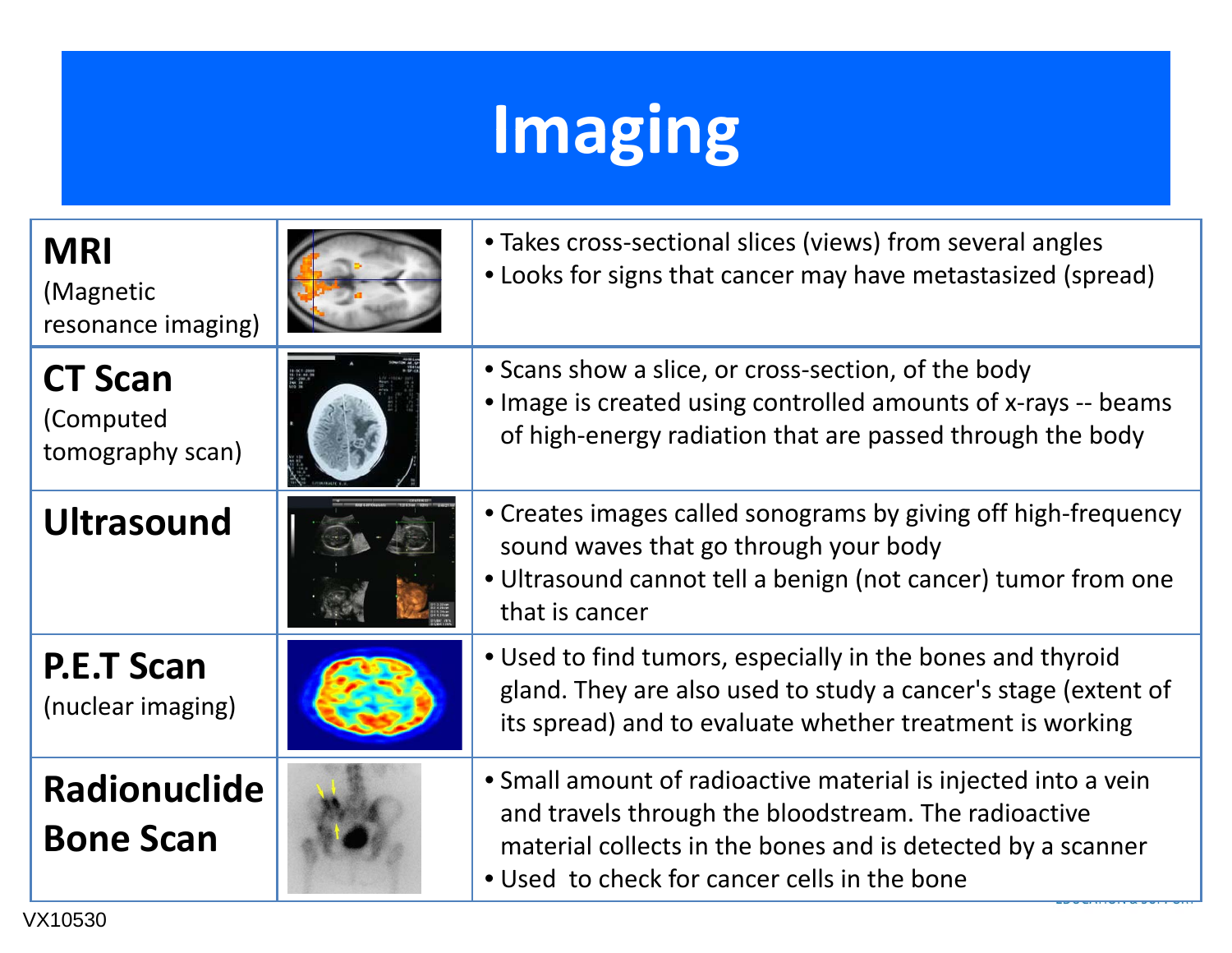### **Testosterone & DHT\***

- Prostate cancer cells utilize male hormones known as androgens (testosterone is the most well known)
- Blocking these hormones generally reduces prostate cancer growth, at least temporarily and sometimes for a very long time
- Levels of these hormones are assessed using a blood test which measures the effectiveness of hormonal blockade treatment

\* Dihydrotestosterone

![](_page_22_Picture_5.jpeg)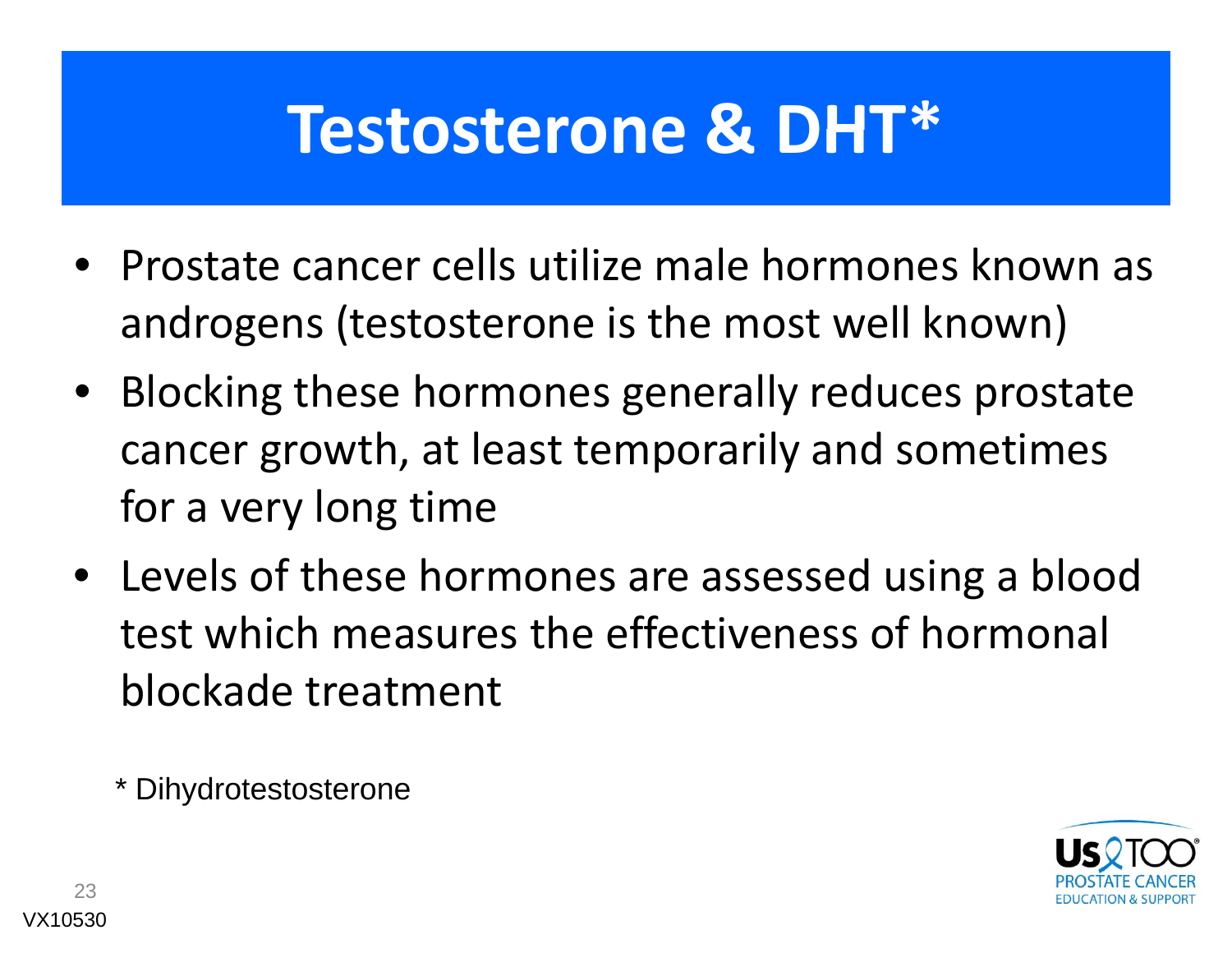# **PSA for Monitoring**

- Your doctor may monitor for <sup>a</sup> rise in your PSA level over time to watch for signs of recurrence or metastatic disease
- $\bullet$  If your PSA continues to rise, your doctor is likely to order additional tests (e.g. imaging) to decide whether additional treatment may be necessary
- A rise in PSA does not always mean your cancer has recurred or spread.
	- $-$  Prostate inflammation or enlargement may cause PSA to rise

Prostate cancer is <sup>a</sup> complex disease. PSA along with other variables should be considered by you and your doctor to make the best decision for you

![](_page_23_Picture_6.jpeg)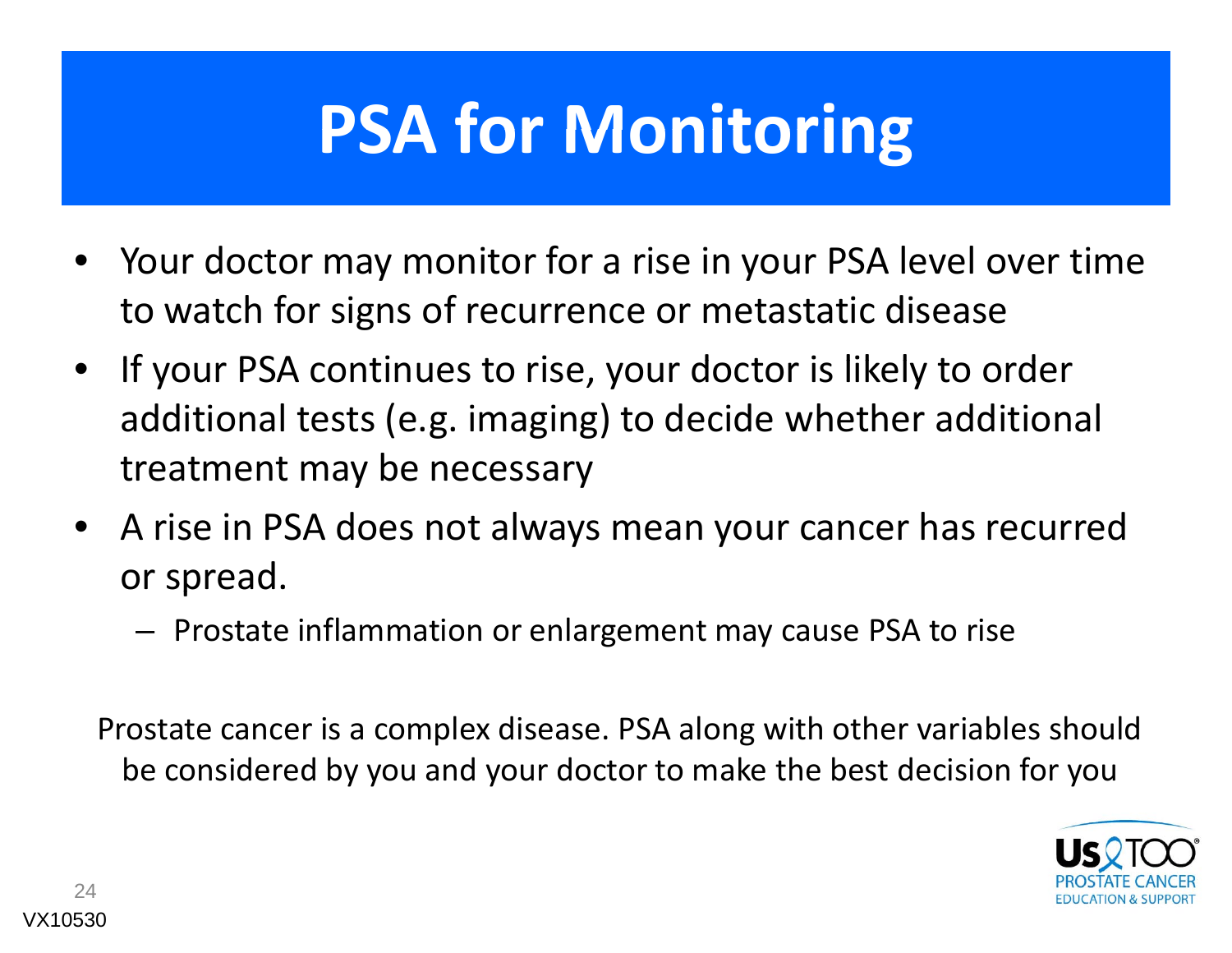# **PSA Doubling Time (PSADT) (PSADT)**

### **PSA Doubling Time <sup>=</sup> time it takes for PSA to double**

- $\bullet$  Used to help predict risk of recurrence, metastases, and cancer related death
	- $\, <$  3 months associated with higher risk of a poor outcome
	- >15 months associated with <sup>a</sup> more favorable outcome
	- 3‐15 months other clinical factors are better for determining risk
- •**•** See Memorial Sloan Kettering online tool for calculating PSA doubling time

http://www.mskcc.org/applications/nomograms/prostate/PsaDoublingTime.aspx

Reference: <u>http://prostatecancerinfolink.net/2008/05/29/guidelines-on-psa-doubling-time</u>

![](_page_24_Picture_9.jpeg)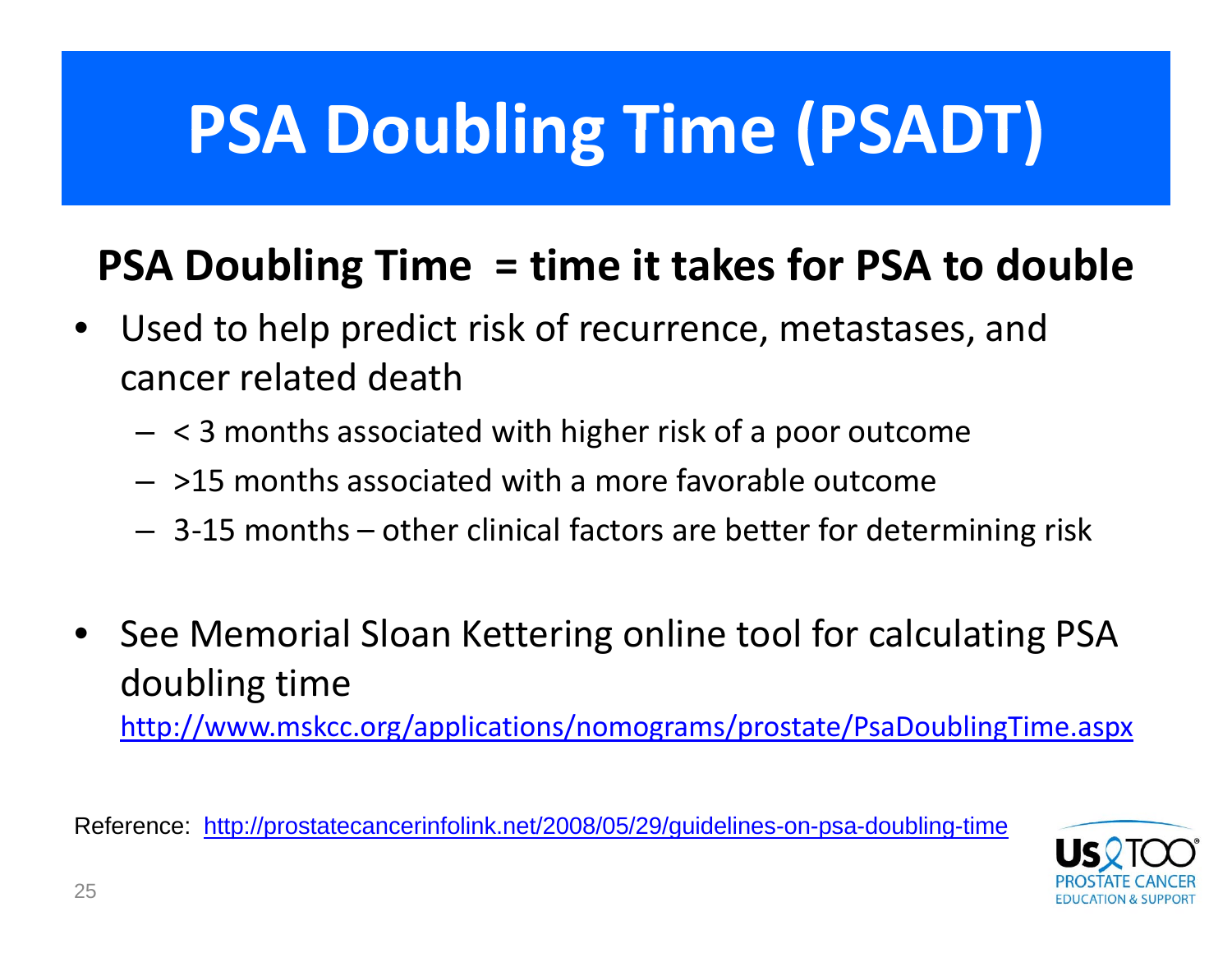## **What is a Circulating Tumor Cell?**

#### **A Circulating Tumor Cell (CTC) is a cancer cell that has detached from a solid tumor lesion and entered the peripheral blood circulation**

![](_page_25_Picture_2.jpeg)

![](_page_25_Picture_3.jpeg)

![](_page_25_Picture_4.jpeg)

![](_page_25_Picture_5.jpeg)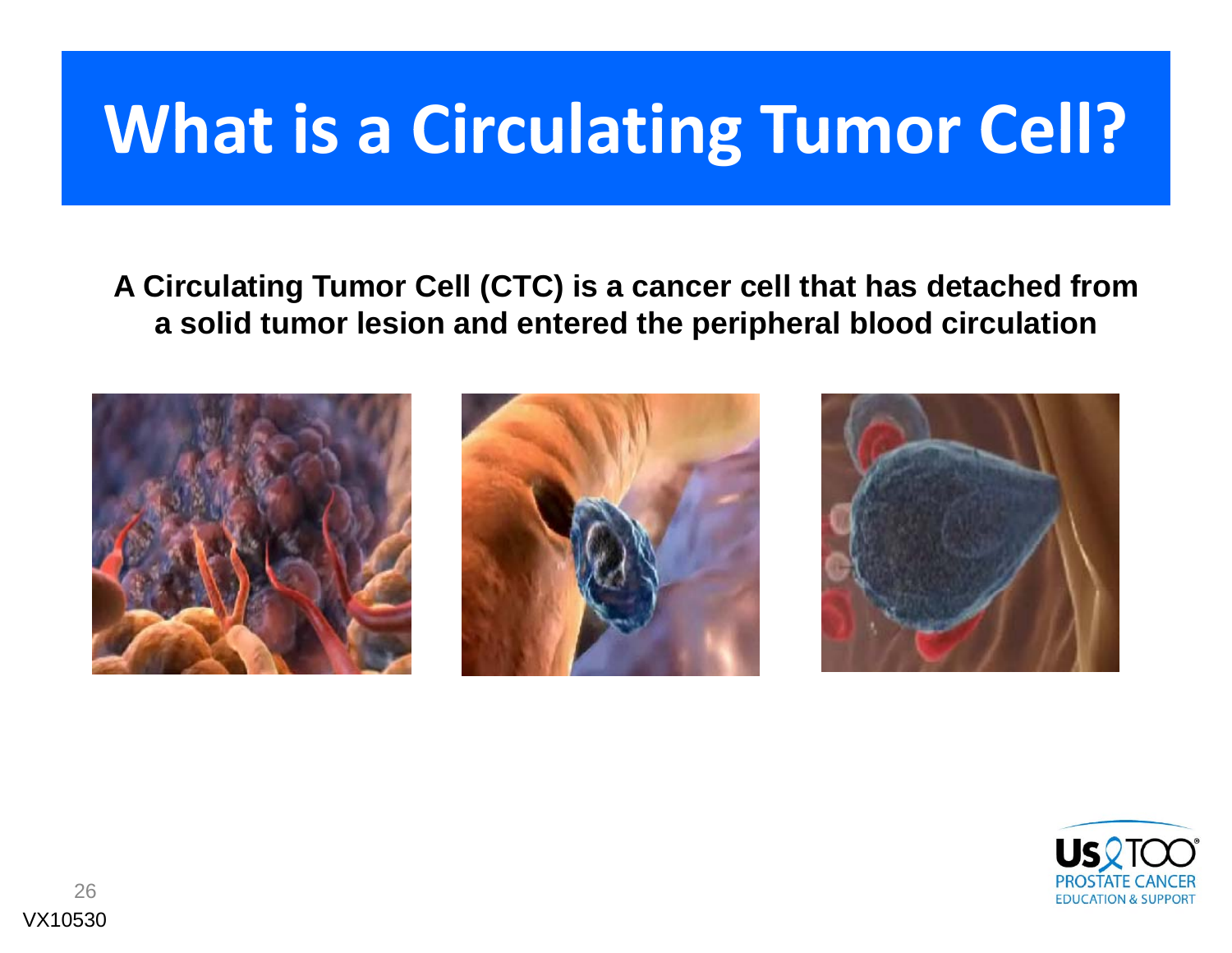## **Why are CTCs Important?**

Figure 1. Frequency of CTC in Controls (Subjects without Cancer) and Patients with Metastatic Breast<sup>1</sup> (MBC), Metastatic Colorectal<sup>2</sup> (MCRC) or Metastatic Prostate Cancer<sup>3</sup> (MPC) before Initiation of a new line of Therapy (Baseline) and ~2-5 weeks After the Initiation of Therapy.

![](_page_26_Figure_2.jpeg)

\* In Controls (Subjects without Cancer) and Patients with MBC1, MCRC2, or MPC3 before Initiation of a new line of Therapy (Baseline) and ~2-5 weeks After the Initiation of Therapy.

- CTCs are rarely found in healthy patients or patients with nonmalignant or other benign diseases
- П Certain number of CTCs in the blood stream are correlated with poor prognosis in metastatic breast, prostate, & colorectal cancer patients p

![](_page_26_Picture_6.jpeg)

27VX10530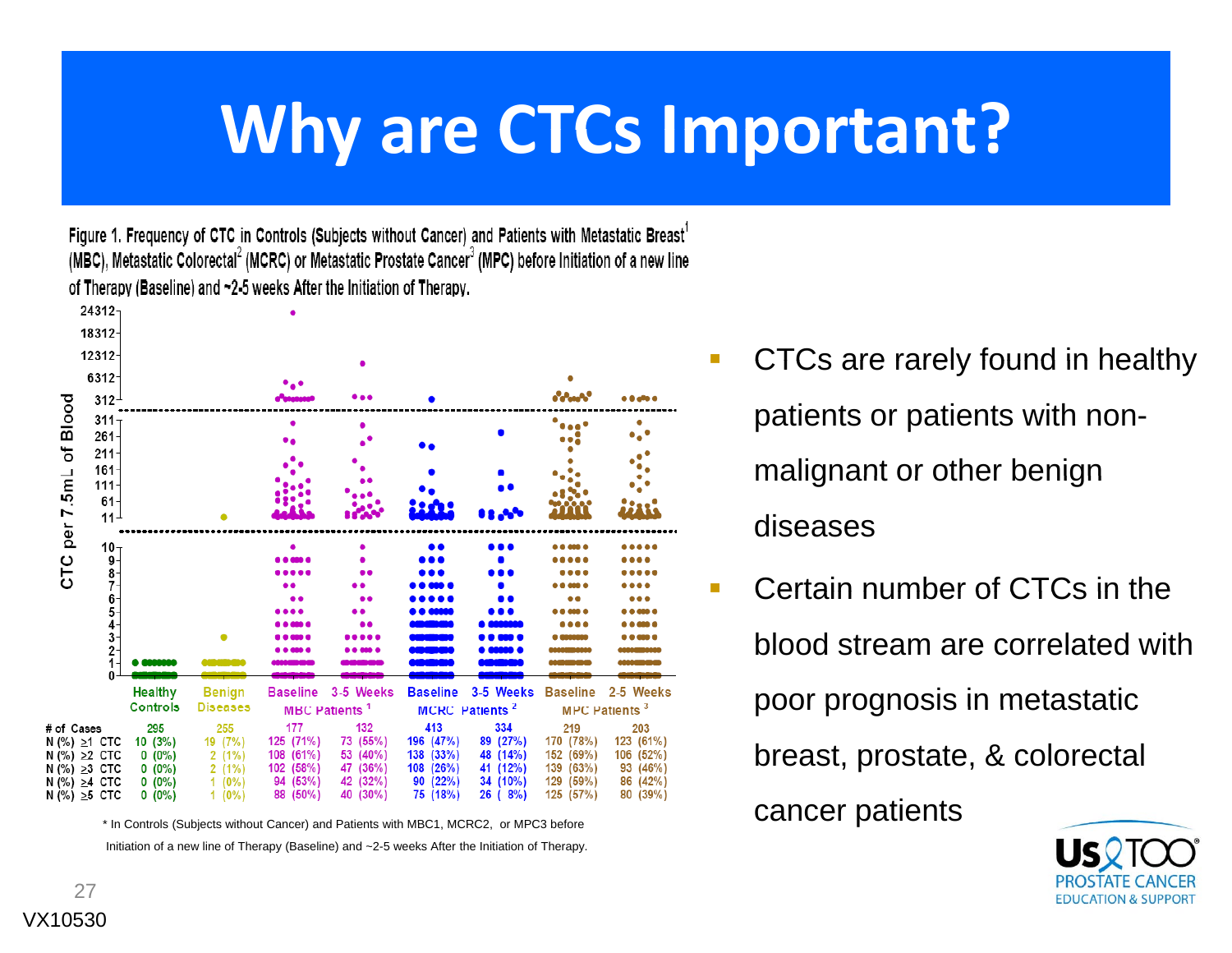## **How are CTCs Measured?**

![](_page_27_Picture_1.jpeg)

• A tube of blood is drawn & sent to a lab for testing

![](_page_27_Picture_3.jpeg)

- The blood sample is processed on an automated system
- Antibodies are added to the blood to capture CTCs & to differentiate them from other cells (e.g. white cells)

![](_page_27_Picture_6.jpeg)

- m from other cells (e.g. white cells)<br>- Images of cells are reviewed by the lab to determine if the cells are CTCs
	- The system reports out the total number of CTCs found in the tube of blood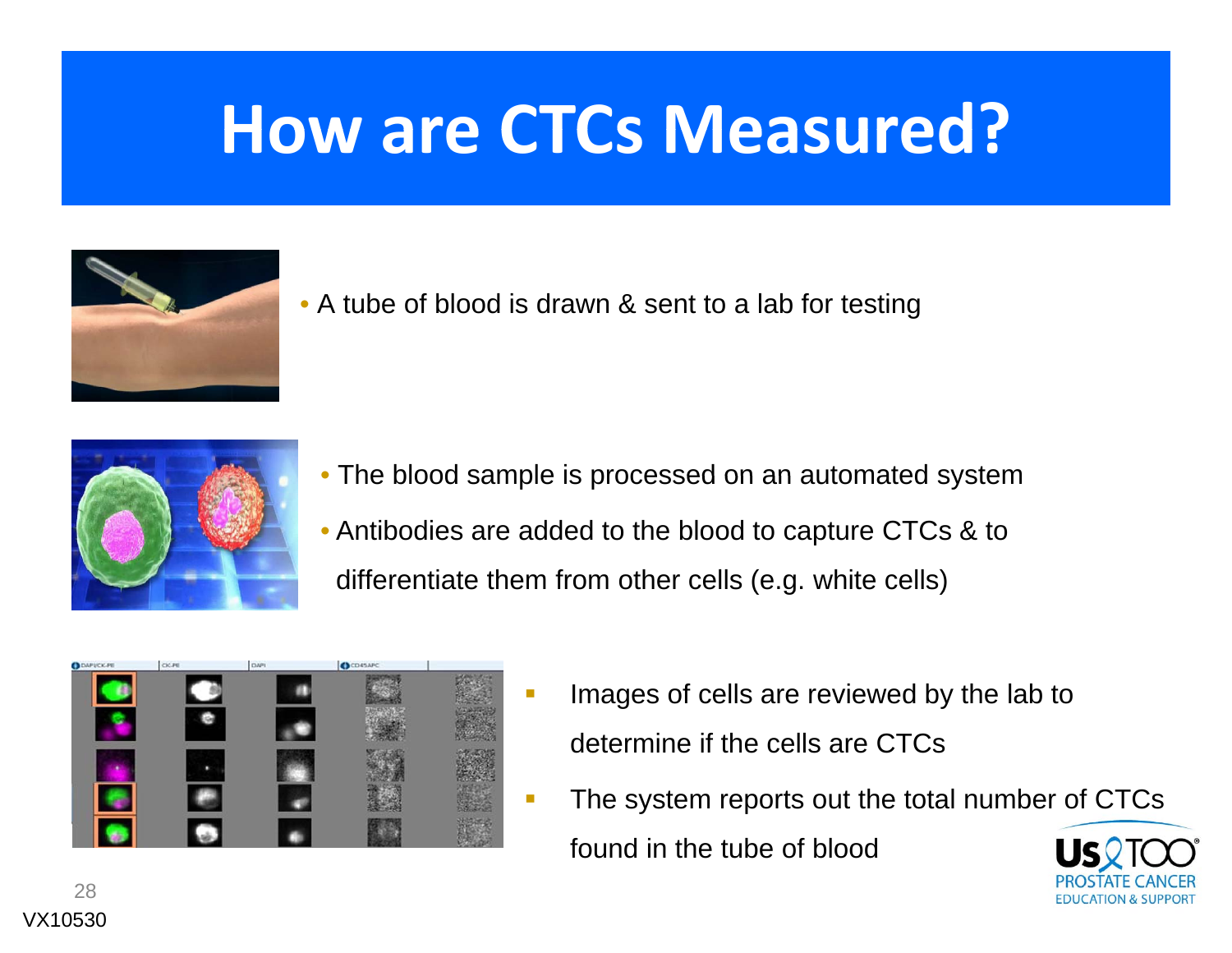## **CTC Count – What does it mean?**

![](_page_28_Figure_1.jpeg)

Data from CELLSEARCH® CTC Test Clinical Trials

suryjval Results are similar for predicting progression free

VX10530

 $\mathcal{L}_{\mathcal{A}}$  Patients with <5 CTCs (GREEN) have greater median overall survival (almost double) versus patients with ≥5 CTCs (RED)

![](_page_28_Picture_5.jpeg)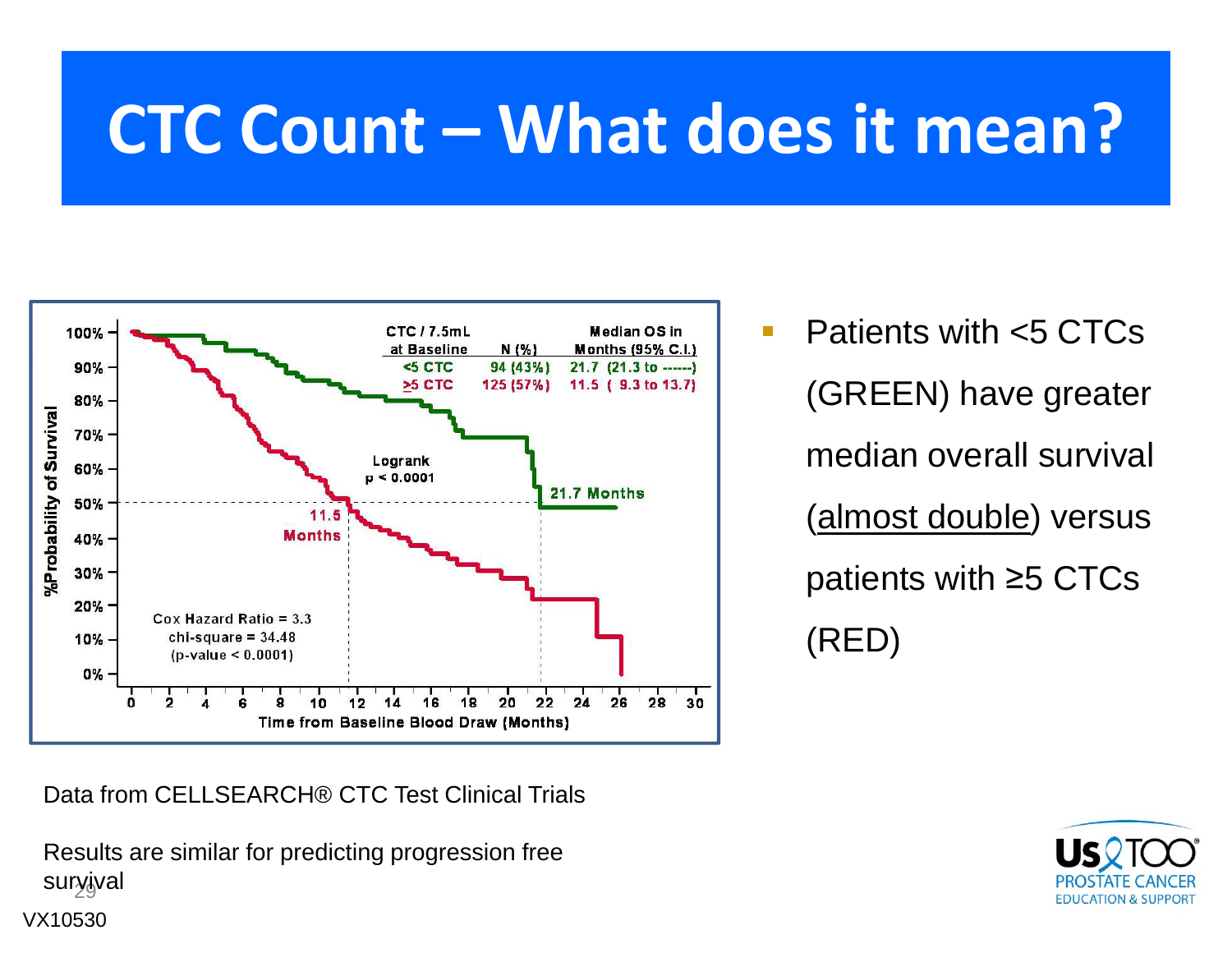### **The Value of Monitoring CTCs Prognosis can change**

m.

![](_page_29_Figure_1.jpeg)

Data from CELLSEARCH® CTC Test Clinical Trials

Results are similar for predicting progression free survival

- **GREEN LINE:** Patients with <5 CTCs at all measurement points
- $\blacksquare$  **RED LINE:** Patients with ≥5 CTCs at all measurement points
- n **BLUE LINE: Patients who** started off with ≥5 CTCs but changed to <5 CTCs
- $\blacksquare$ **ORANGE LINE:** Patients who

started off with <5 CTCs but

changed to  $\geq$  5 CTCs

![](_page_29_Picture_10.jpeg)

30VX10530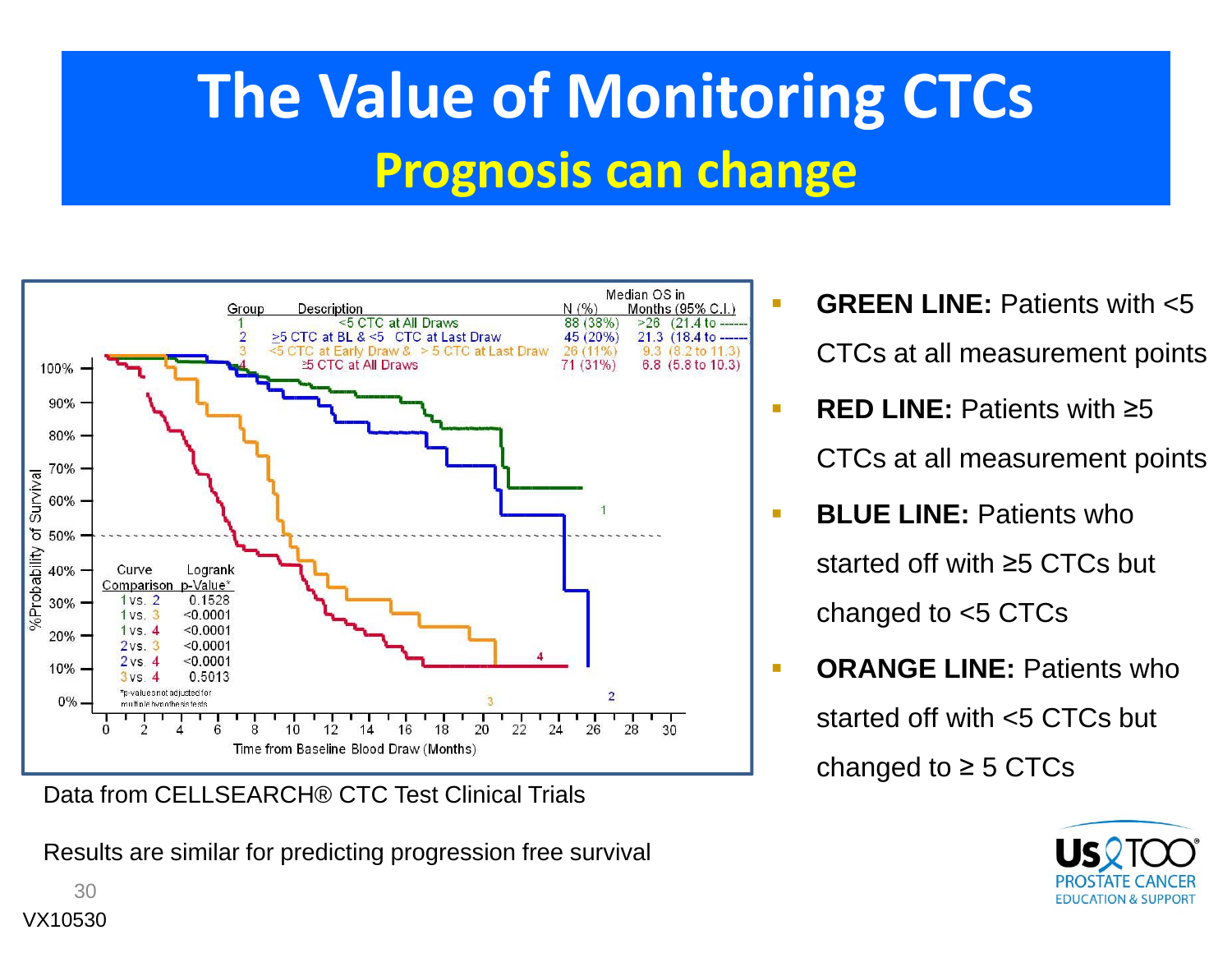### **CTC Summary**

- $\mathbb{R}^3$ A monitoring tool for patients with Metastatic Prostate Cancer
- $\mathbb{R}^3$  A simple blood test that provides your physician with additional information to help manage your overall care
- $\mathbb{R}^3$ Obtain initial CTC count prior to initiation of a new line of therapy
- T. Monitor CTC count over time to detect changes in prognosis

#### **Limitations:**

- •CTCs are not used for initial diagnoses of prostate cancer
- $\bullet$  If you are a patient with metastatic prostate cancer, your doctor must use your CTC count along with other medical information, including tests like imaging and PSA, to monitor how you are doing
- 31• CTC tests cannot be used to determine how you will respond to treatment

![](_page_30_Picture_9.jpeg)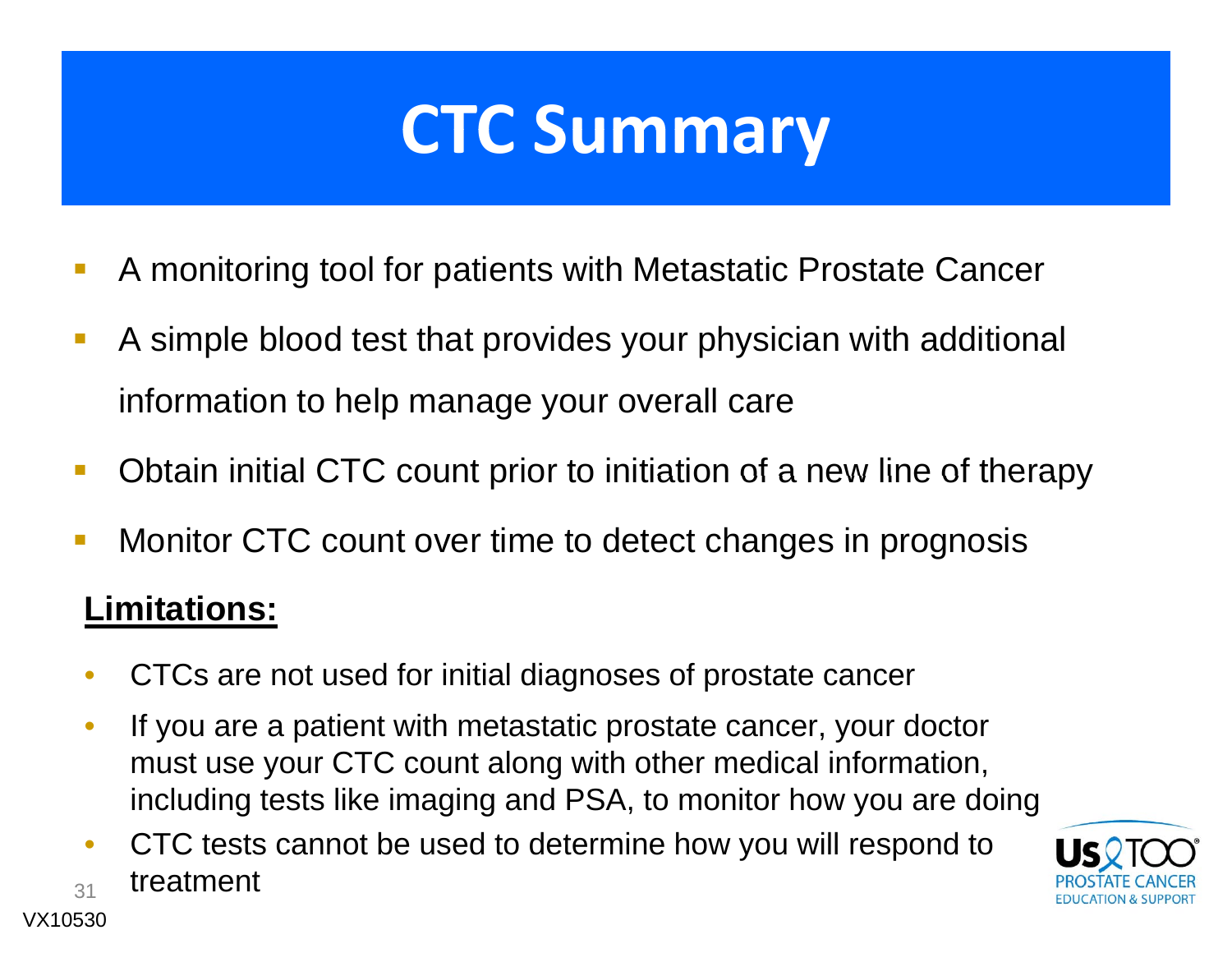## **Actions You Can Take**

- $\mathbb{R}^3$  Keep an eye on other indicators and make sure to talk to your doctor if you have any questions or concerns!
- $\overline{\phantom{a}}$  Some considerations include
	- $\mathbb{R}^3$ Diet / Nutrition
	- $\mathcal{L}_{\mathcal{A}}$ Exercise / Flexibility
	- $\mathbb{R}^2$ Weight
	- $\overline{\phantom{a}}$ **Incontinence**
	- $\mathbb{R}^n$ Sexual Function

![](_page_31_Picture_8.jpeg)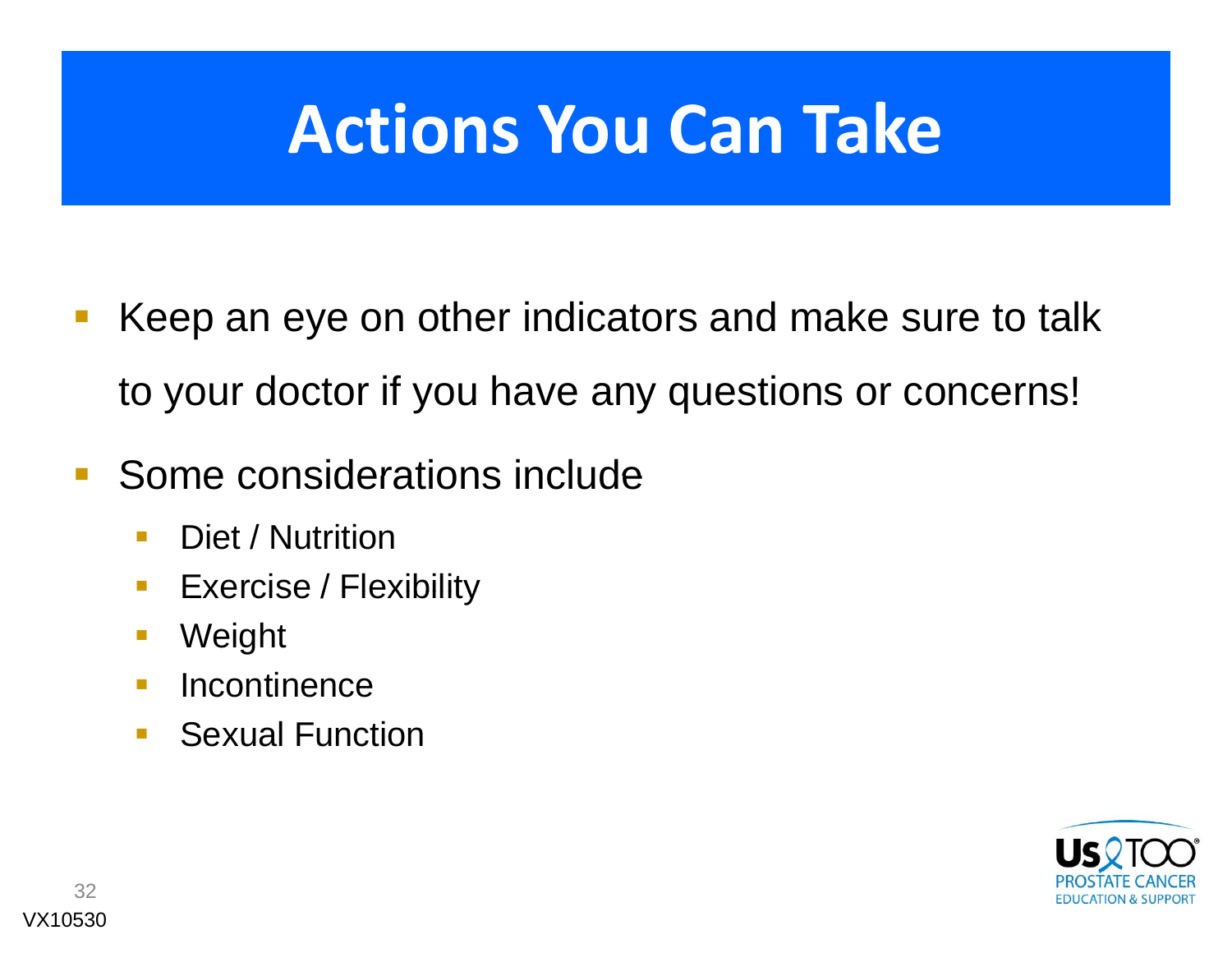### **Diagnostic Resources**

- •• There are a variety of diagnostic tests designed to identify how you are doing and to assist in determining the most appropriate actions to take for YOU.
- •**•** Continue to educate yourself about these options so that you can provide input into your care.

![](_page_32_Picture_3.jpeg)

Recommended resource available at <u>www.ustoo.org</u> Care. <br>33<br>VX10530

![](_page_32_Picture_5.jpeg)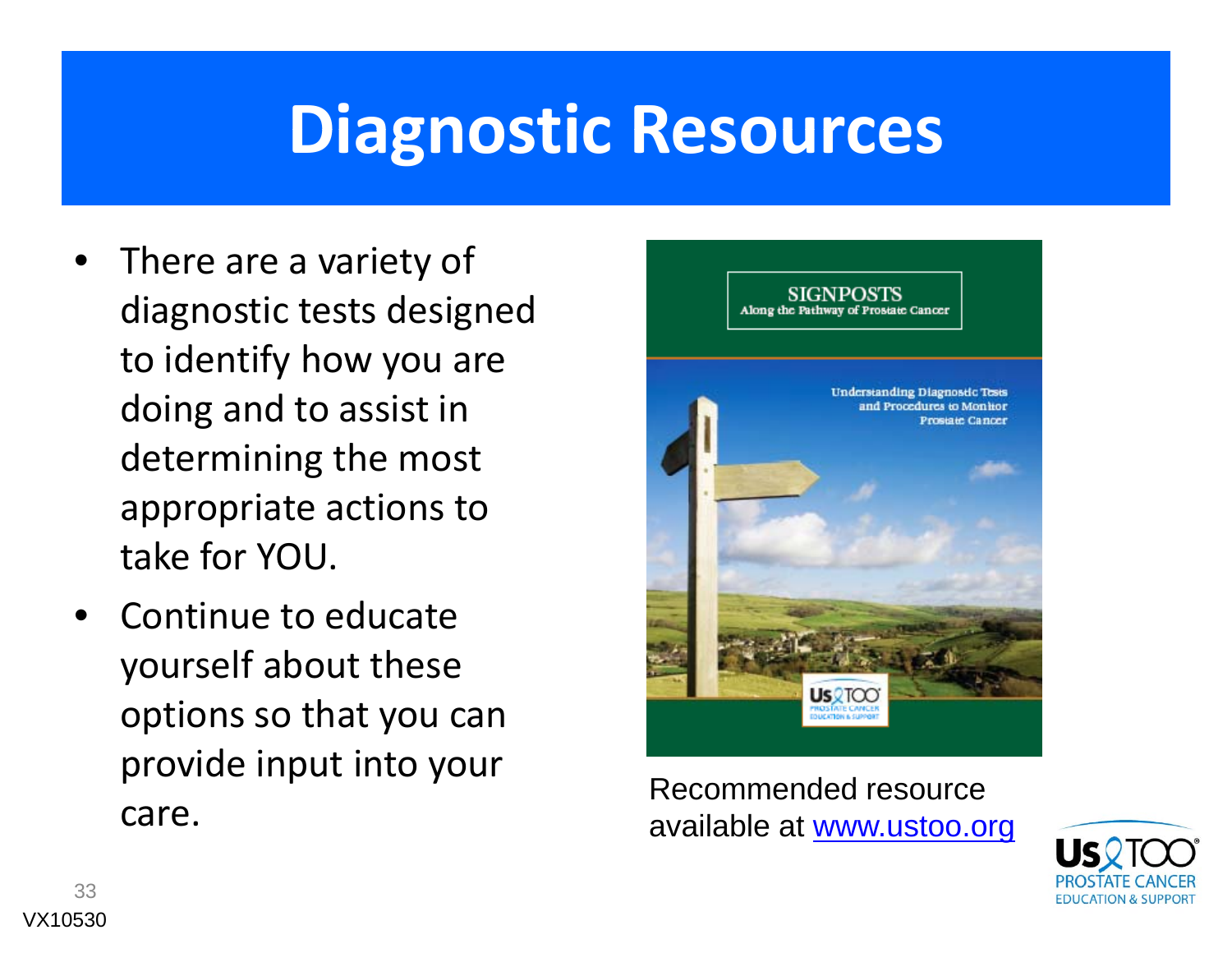# **Questions / Discussion**

- $\overline{\phantom{a}}$ Web participants can ask a question by typing it in the CHAT box
- $\overline{\phantom{a}}$  Callers can ask a question by pressing \*1 on their telephone keypad, and will initially talk with Jackie from Us TOO

![](_page_33_Picture_3.jpeg)